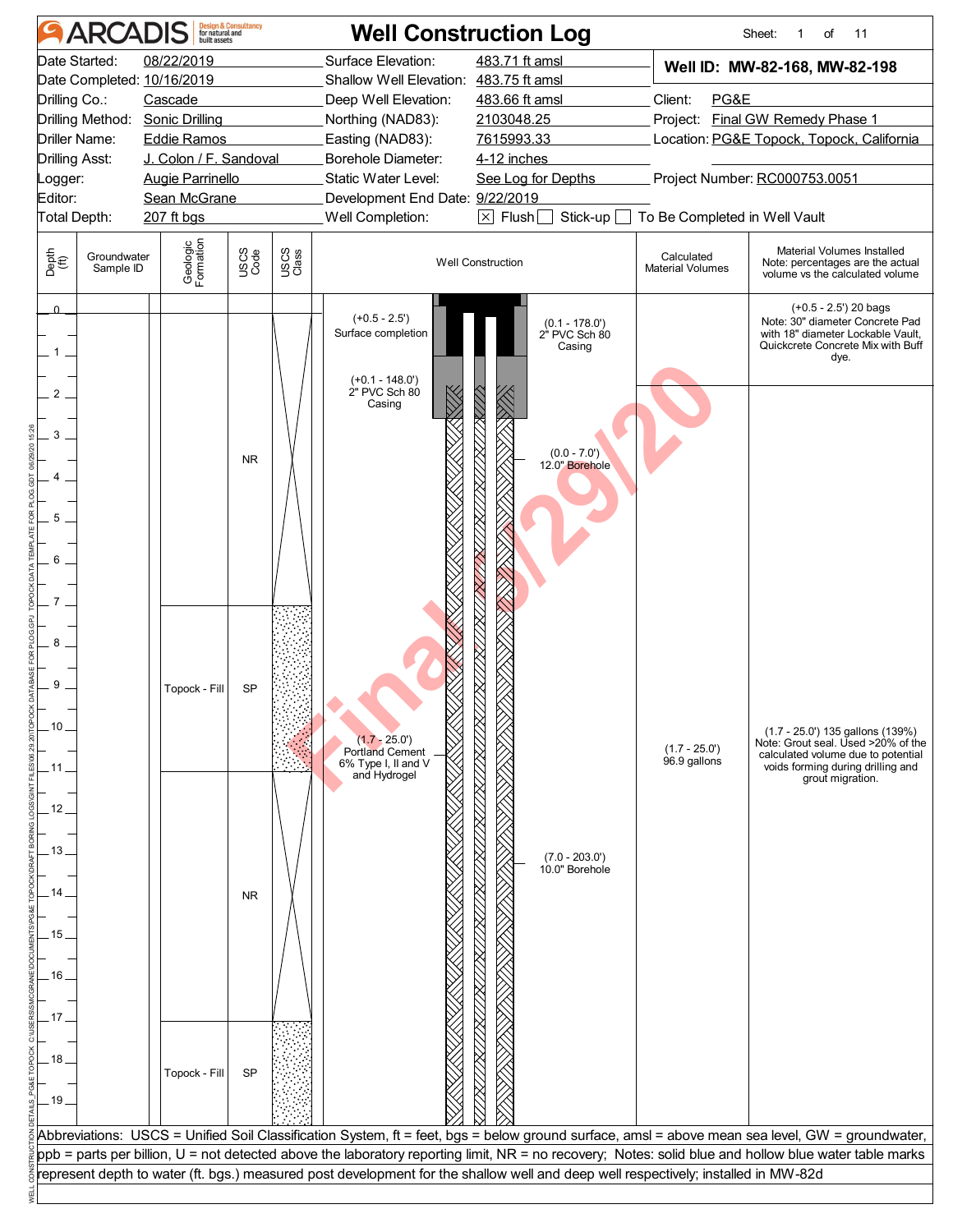|                       | <b>ARCADIS</b>                | <b>Design &amp; Consultancy</b><br>for natural and<br>built assets |              |               |                                                           | <b>Well Construction Log</b>                                                                                                       |                                       | Sheet:<br>2<br>of<br>11                                                                                                                                                                                                                                                                                  |  |
|-----------------------|-------------------------------|--------------------------------------------------------------------|--------------|---------------|-----------------------------------------------------------|------------------------------------------------------------------------------------------------------------------------------------|---------------------------------------|----------------------------------------------------------------------------------------------------------------------------------------------------------------------------------------------------------------------------------------------------------------------------------------------------------|--|
|                       | Date Started:                 | 08/22/2019                                                         |              |               | Surface Elevation:                                        | 483.71 ft amsl                                                                                                                     |                                       | Well ID: MW-82-168, MW-82-198                                                                                                                                                                                                                                                                            |  |
|                       |                               | Date Completed: 10/16/2019                                         |              |               | Shallow Well Elevation: 483.75 ft amsl                    |                                                                                                                                    |                                       |                                                                                                                                                                                                                                                                                                          |  |
| Drilling Co.:         |                               | Cascade                                                            |              |               | Deep Well Elevation:                                      | 483.66 ft amsl                                                                                                                     | Client:<br>PG&E                       |                                                                                                                                                                                                                                                                                                          |  |
|                       | Drilling Method:              | <b>Sonic Drilling</b>                                              |              |               | Northing (NAD83):                                         | 2103048.25                                                                                                                         |                                       | Project: Final GW Remedy Phase 1                                                                                                                                                                                                                                                                         |  |
|                       | <b>Driller Name:</b>          | <b>Eddie Ramos</b>                                                 |              |               | Easting (NAD83):                                          | 7615993.33                                                                                                                         |                                       | Location: PG&E Topock, Topock, California                                                                                                                                                                                                                                                                |  |
| <b>Drilling Asst:</b> |                               | J. Colon / F. Sandoval                                             |              |               | Borehole Diameter:                                        | 4-12 inches                                                                                                                        |                                       |                                                                                                                                                                                                                                                                                                          |  |
| _ogger:               |                               | <b>Augie Parrinello</b>                                            |              |               | Static Water Level:                                       | See Log for Depths                                                                                                                 | Project Number: RC000753.0051         |                                                                                                                                                                                                                                                                                                          |  |
| Editor:               |                               | Sean McGrane                                                       |              |               | Development End Date: 9/22/2019                           |                                                                                                                                    |                                       |                                                                                                                                                                                                                                                                                                          |  |
| Total Depth:          |                               | 207 ft bgs                                                         |              |               | Well Completion:                                          | Stick-up<br>$\boxtimes$ Flush $\Box$<br>$\sim$                                                                                     | To Be Completed in Well Vault         |                                                                                                                                                                                                                                                                                                          |  |
| Depth<br>(ft)         | Groundwater<br>Sample ID      | Geologic<br>Formation                                              | USCS<br>Code | USCS<br>Class |                                                           | <b>Well Construction</b>                                                                                                           | Calculated<br><b>Material Volumes</b> | Material Volumes Installed<br>Note: percentages are the actual<br>volume vs the calculated volume                                                                                                                                                                                                        |  |
| $20 -$                |                               |                                                                    |              |               | $(+0.1 - 148.0)$<br>2" PVC Sch 80<br>Casing               | $(0.1 - 178.0')$<br>2" PVC Sch 80<br>Casing                                                                                        |                                       |                                                                                                                                                                                                                                                                                                          |  |
| $.21 -$               |                               | Topock - Fill                                                      | SP           |               |                                                           |                                                                                                                                    |                                       |                                                                                                                                                                                                                                                                                                          |  |
| 22                    |                               |                                                                    |              |               | $(1.7 - 25.0')$<br>Portland Cement<br>6% Type I, II and V |                                                                                                                                    | $(1.7 - 25.0)$<br>96.9 gallons        | $(1.7 - 25.0')$ 135 gallons $(139%)$<br>Note: Grout seal. Used >20% of the<br>calculated volume due to potential<br>voids forming during drilling and                                                                                                                                                    |  |
| $23 -$                |                               |                                                                    |              |               | and Hydrogel                                              |                                                                                                                                    |                                       | grout migration.                                                                                                                                                                                                                                                                                         |  |
| 24                    |                               |                                                                    | <b>NR</b>    |               |                                                           |                                                                                                                                    |                                       |                                                                                                                                                                                                                                                                                                          |  |
| 25 <sub>1</sub>       |                               |                                                                    |              |               |                                                           |                                                                                                                                    |                                       |                                                                                                                                                                                                                                                                                                          |  |
| 26                    |                               |                                                                    |              |               |                                                           |                                                                                                                                    |                                       |                                                                                                                                                                                                                                                                                                          |  |
| .27 .                 |                               | Topock -                                                           |              |               |                                                           |                                                                                                                                    |                                       |                                                                                                                                                                                                                                                                                                          |  |
| 28                    |                               | Fluvial<br>Deposits                                                | <b>SP</b>    |               |                                                           |                                                                                                                                    |                                       |                                                                                                                                                                                                                                                                                                          |  |
| 29                    |                               |                                                                    |              |               |                                                           | $(7.0 - 203.0')$<br>10.0" Borehole                                                                                                 |                                       |                                                                                                                                                                                                                                                                                                          |  |
| .30                   |                               |                                                                    |              |               | $(29.5 - 30.5')$<br>Centralizer                           |                                                                                                                                    |                                       |                                                                                                                                                                                                                                                                                                          |  |
| 31                    |                               |                                                                    |              |               |                                                           |                                                                                                                                    |                                       |                                                                                                                                                                                                                                                                                                          |  |
| 32                    |                               |                                                                    |              |               | $(25.0 - 100.0')$<br>Bentonite seal chips                 |                                                                                                                                    | $(25.0 - 100.0)$                      | (25.0 - 100.0') 51.5 bags (98%)                                                                                                                                                                                                                                                                          |  |
| .33.                  |                               |                                                                    | <b>NR</b>    |               | Puregold medium<br>chips                                  |                                                                                                                                    | 52.4 bags                             | Note: Seal above filter pack                                                                                                                                                                                                                                                                             |  |
| 34                    | MW-H-VAS-<br>32-37            |                                                                    |              |               |                                                           |                                                                                                                                    |                                       |                                                                                                                                                                                                                                                                                                          |  |
| 35                    | (< 0.17 U<br>ppb)<br>8/7/2019 |                                                                    |              |               |                                                           |                                                                                                                                    |                                       |                                                                                                                                                                                                                                                                                                          |  |
| .36                   | 11:30                         |                                                                    |              |               |                                                           |                                                                                                                                    |                                       |                                                                                                                                                                                                                                                                                                          |  |
| 37                    |                               |                                                                    |              |               |                                                           |                                                                                                                                    |                                       |                                                                                                                                                                                                                                                                                                          |  |
| 38                    |                               | Topock -                                                           |              |               |                                                           |                                                                                                                                    |                                       |                                                                                                                                                                                                                                                                                                          |  |
| .39                   |                               | Fluvial<br>Deposits                                                | SP           |               |                                                           |                                                                                                                                    |                                       |                                                                                                                                                                                                                                                                                                          |  |
|                       |                               |                                                                    |              |               |                                                           |                                                                                                                                    |                                       |                                                                                                                                                                                                                                                                                                          |  |
|                       |                               |                                                                    |              |               |                                                           |                                                                                                                                    |                                       | Abbreviations: USCS = Unified Soil Classification System, ft = feet, bgs = below ground surface, amsl = above mean sea level, GW = groundwater,<br>ppb = parts per billion, U = not detected above the laboratory reporting limit, NR = no recovery; Notes: solid blue and hollow blue water table marks |  |
|                       |                               |                                                                    |              |               |                                                           | represent depth to water (ft. bgs.) measured post development for the shallow well and deep well respectively; installed in MW-82d |                                       |                                                                                                                                                                                                                                                                                                          |  |
|                       |                               |                                                                    |              |               |                                                           |                                                                                                                                    |                                       |                                                                                                                                                                                                                                                                                                          |  |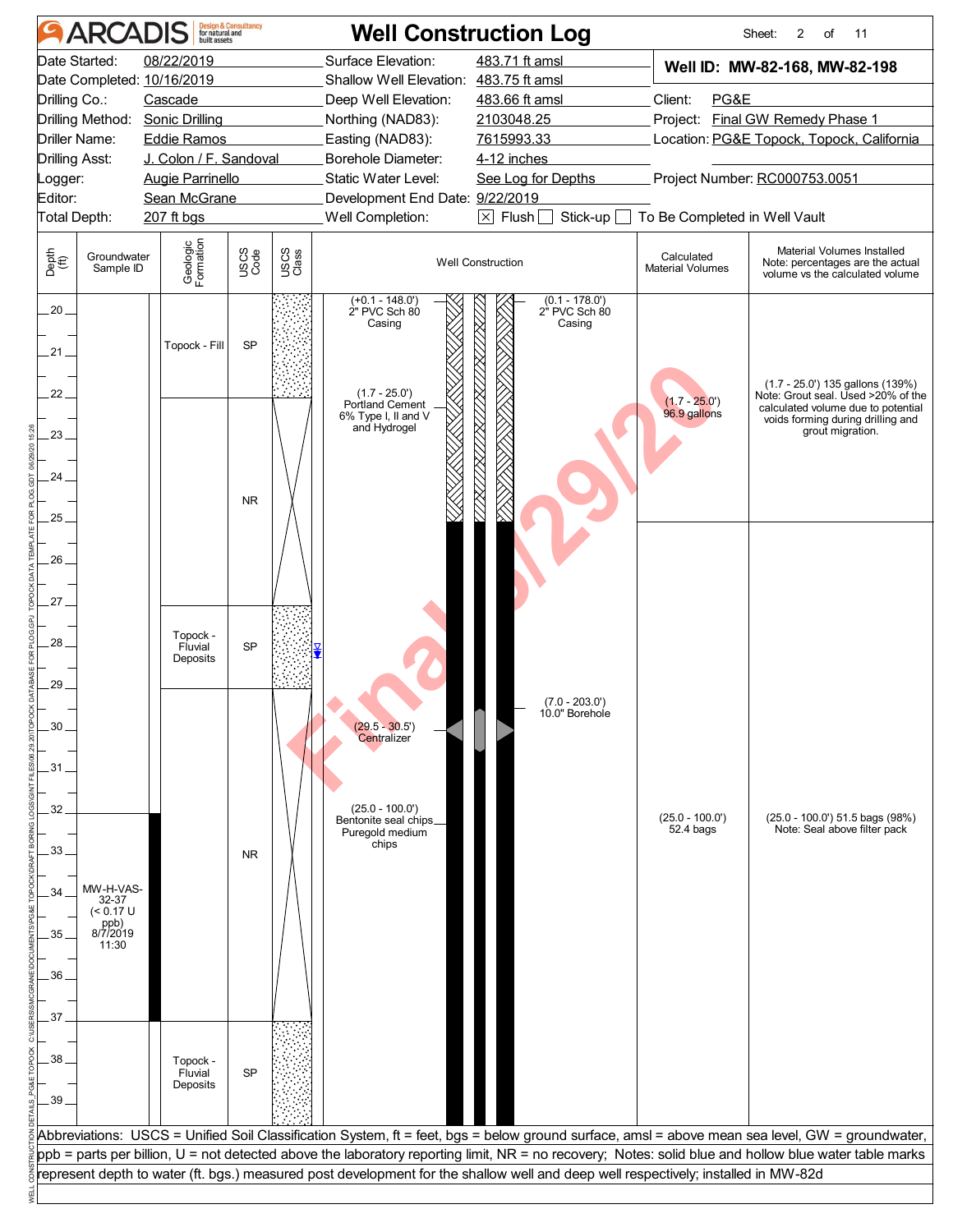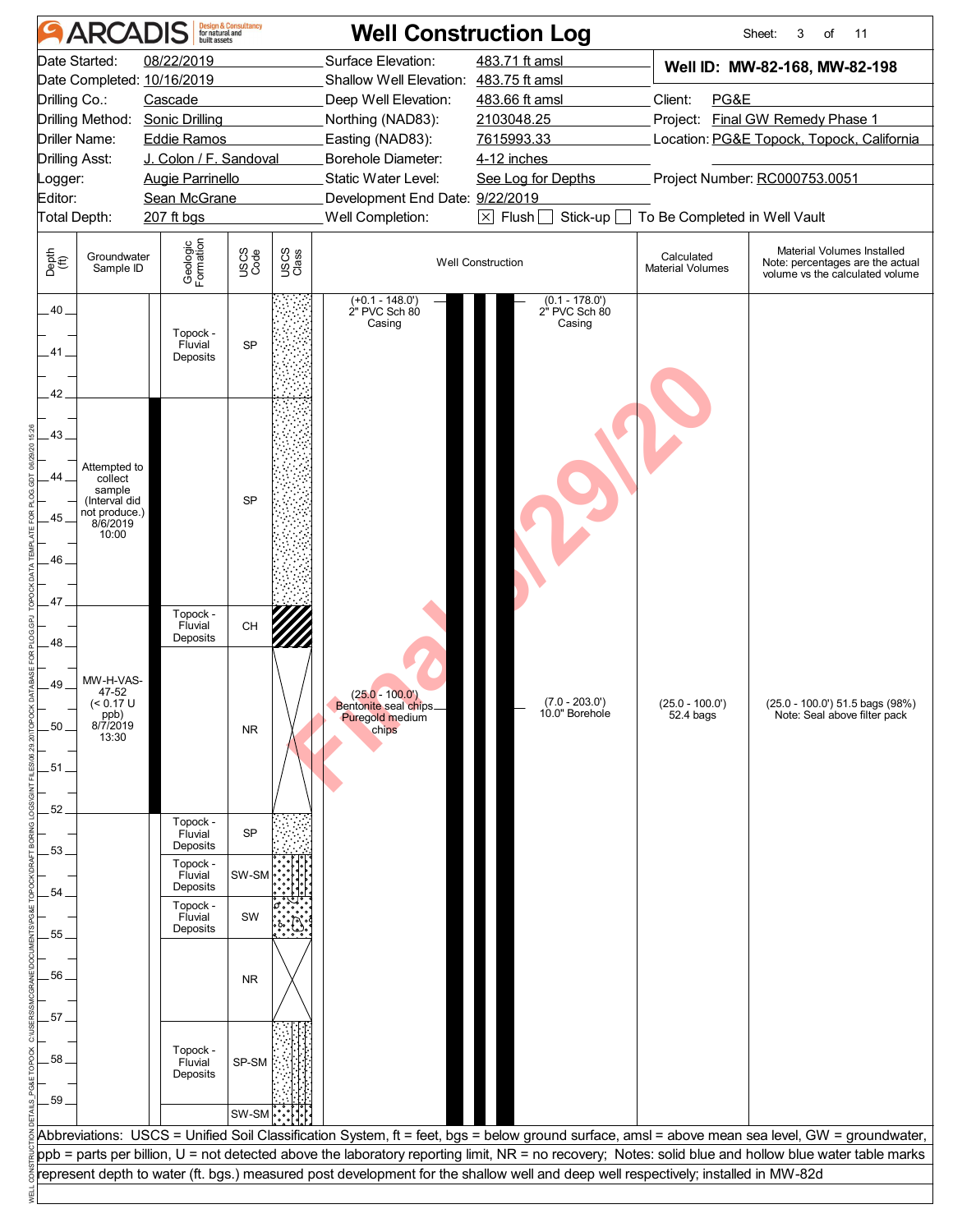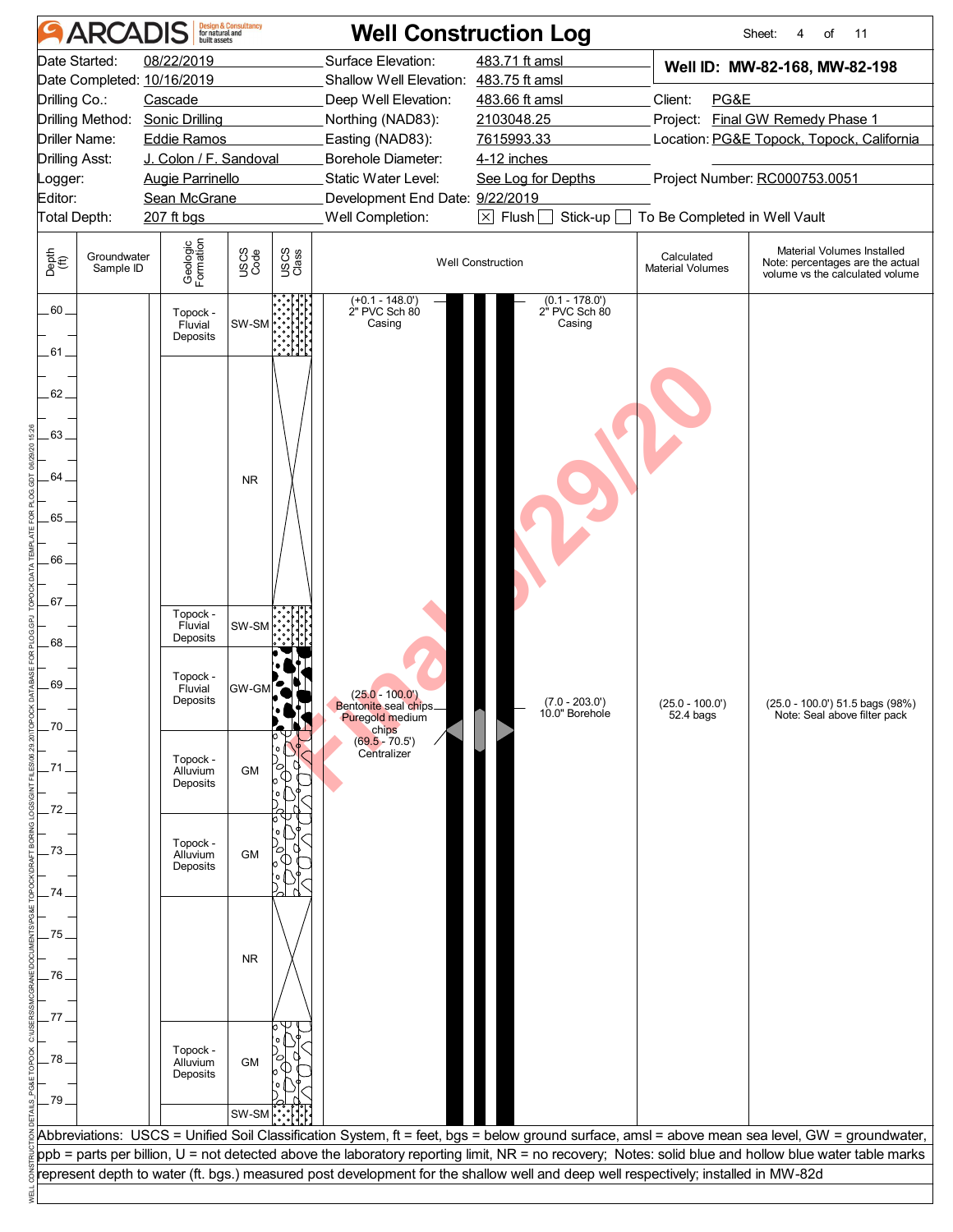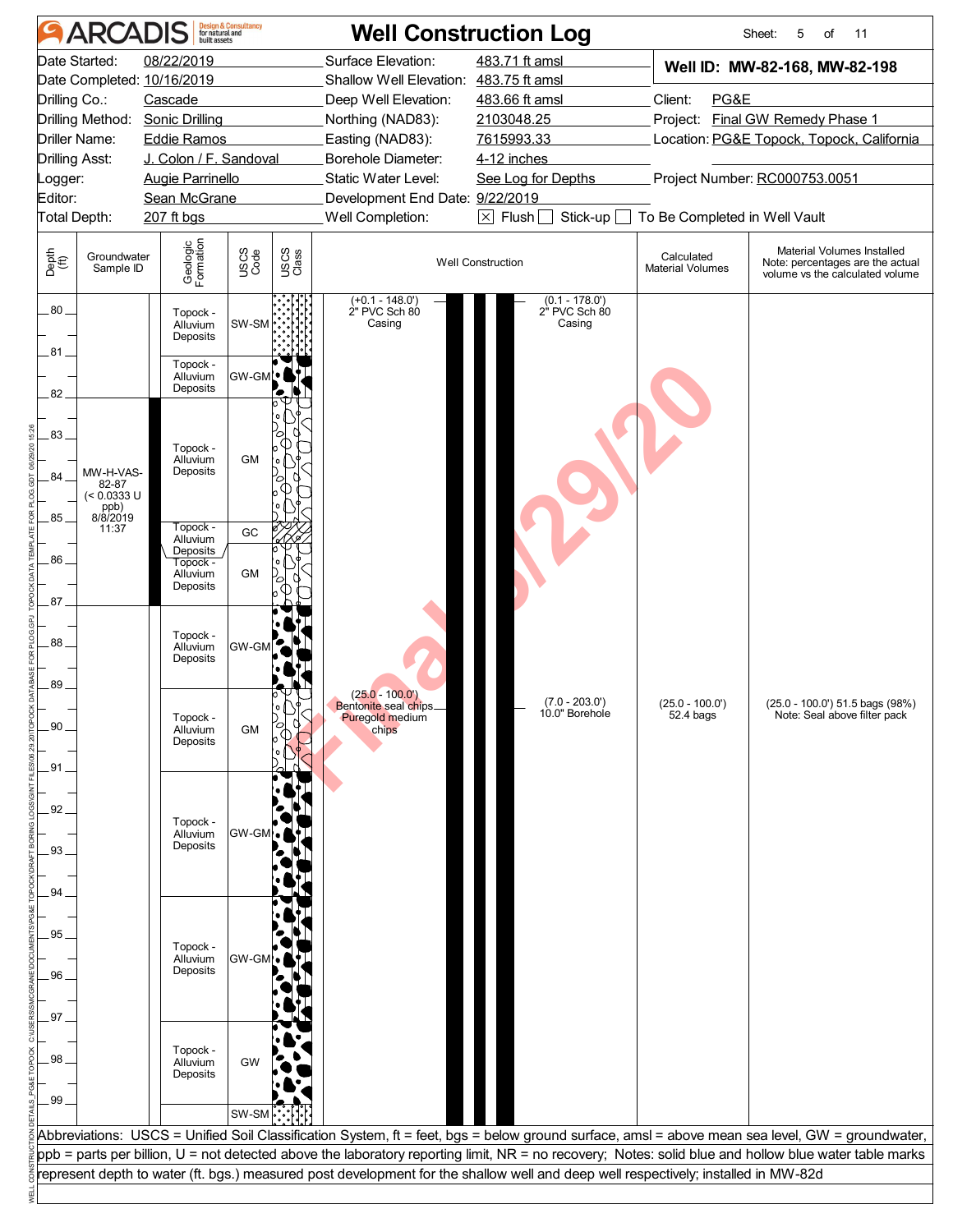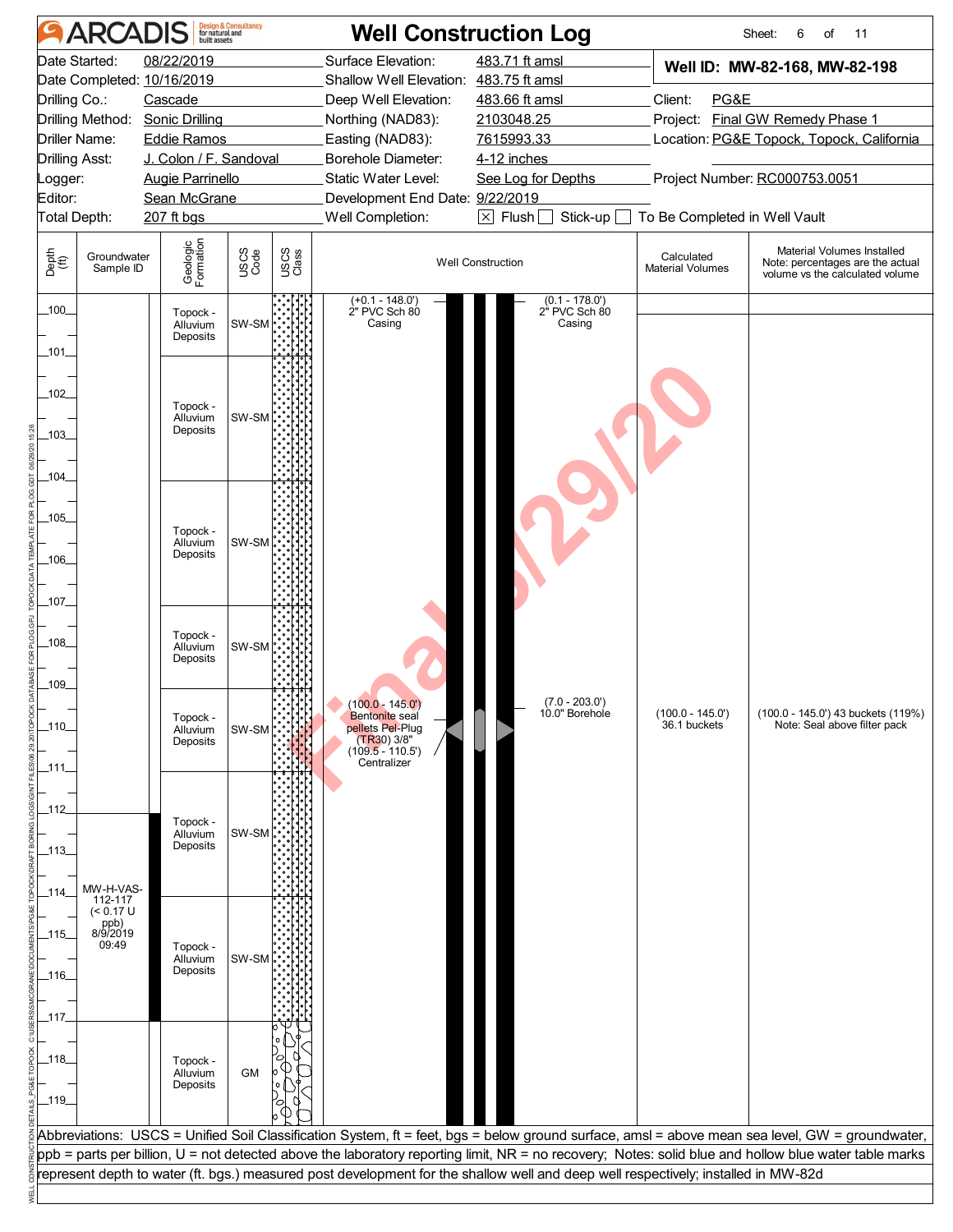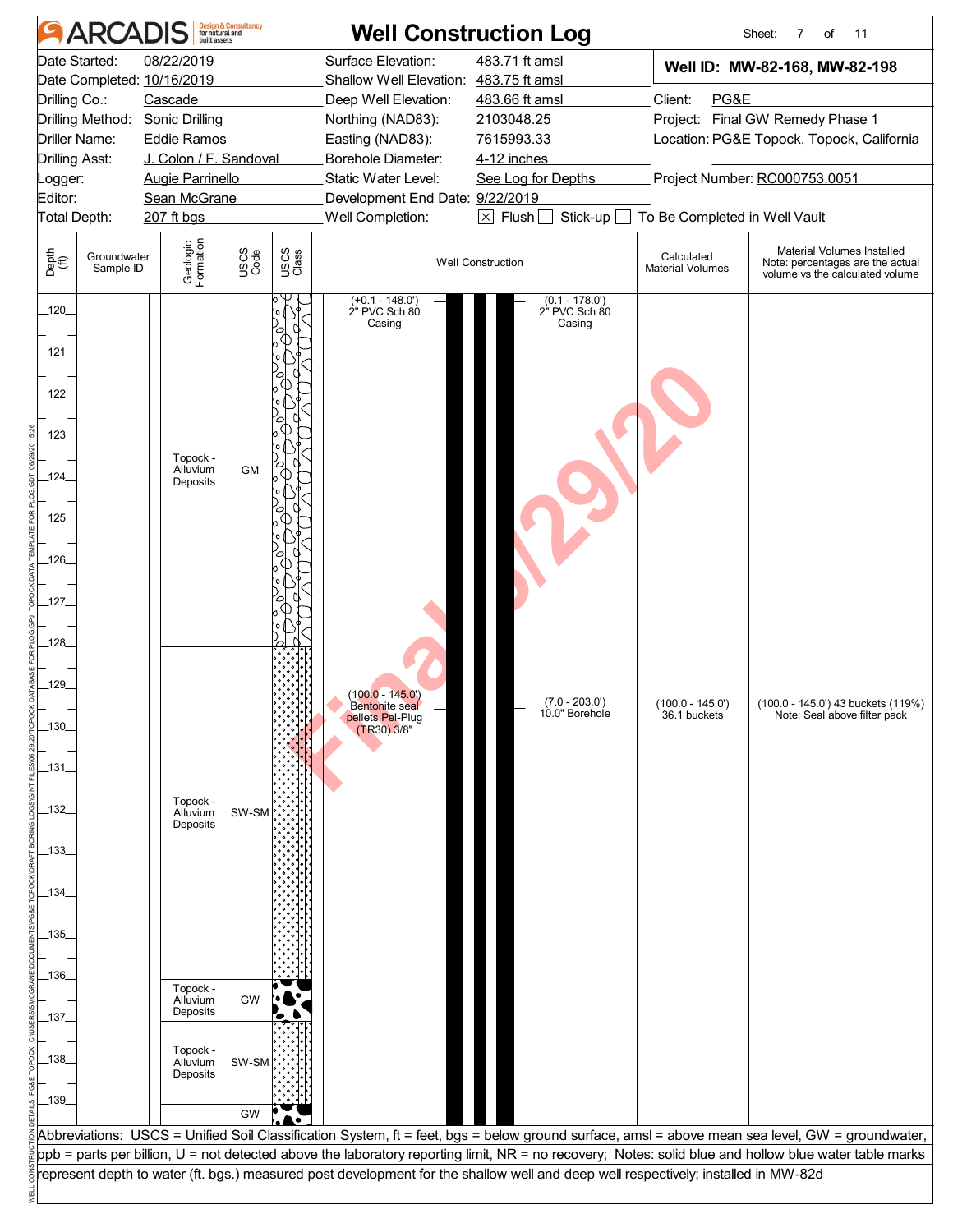|                | <b>ARCADIS</b>           |                            | <b>Design &amp; Consultancy</b><br>for natural and |               | <b>Well Construction Log</b>                                                                                                       |                          |                                                           |                                       | Sheet:<br>8<br>of<br>11                                                                                                                               |  |
|----------------|--------------------------|----------------------------|----------------------------------------------------|---------------|------------------------------------------------------------------------------------------------------------------------------------|--------------------------|-----------------------------------------------------------|---------------------------------------|-------------------------------------------------------------------------------------------------------------------------------------------------------|--|
|                | Date Started:            | 08/22/2019                 |                                                    |               | Surface Elevation:                                                                                                                 |                          | 483.71 ft amsl                                            |                                       | Well ID: MW-82-168, MW-82-198                                                                                                                         |  |
|                |                          | Date Completed: 10/16/2019 |                                                    |               | Shallow Well Elevation: 483.75 ft amsl                                                                                             |                          |                                                           |                                       |                                                                                                                                                       |  |
| Drilling Co.:  |                          | Cascade                    |                                                    |               | Deep Well Elevation:                                                                                                               |                          | 483.66 ft amsl                                            | Client:<br>PG&E                       |                                                                                                                                                       |  |
|                | Drilling Method:         | <b>Sonic Drilling</b>      |                                                    |               | Northing (NAD83):                                                                                                                  |                          | 2103048.25                                                |                                       | Project: Final GW Remedy Phase 1                                                                                                                      |  |
|                | Driller Name:            | <b>Eddie Ramos</b>         |                                                    |               | Easting (NAD83):                                                                                                                   |                          | 7615993.33                                                |                                       | Location: PG&E Topock, Topock, California                                                                                                             |  |
| Drilling Asst: |                          | J. Colon / F. Sandoval     |                                                    |               | Borehole Diameter:                                                                                                                 | 4-12 inches              |                                                           |                                       |                                                                                                                                                       |  |
| ogger:         |                          | <b>Augie Parrinello</b>    |                                                    |               | Static Water Level:                                                                                                                |                          | See Log for Depths                                        |                                       | Project Number: RC000753.0051                                                                                                                         |  |
| Editor:        | Total Depth:             | Sean McGrane               |                                                    |               | Development End Date: 9/22/2019<br>Well Completion:                                                                                |                          | Stick-up $\square$                                        |                                       |                                                                                                                                                       |  |
|                |                          | 207 ft bgs                 |                                                    |               |                                                                                                                                    |                          | $\boxtimes$ Flush $\Box$<br>To Be Completed in Well Vault |                                       |                                                                                                                                                       |  |
| Depth<br>(ft)  | Groundwater<br>Sample ID | Geologic<br>Formation      | USCS<br>Code                                       | USCS<br>Class |                                                                                                                                    | <b>Well Construction</b> |                                                           | Calculated<br><b>Material Volumes</b> | Material Volumes Installed<br>Note: percentages are the actual<br>volume vs the calculated volume                                                     |  |
| $-140$         |                          | Topock -<br>Alluvium       | GW                                                 |               | $(+0.1 - 148.0)$<br>2" PVC Sch 80                                                                                                  |                          | $(0.1 - 178.0')$<br>2" PVC Sch 80                         |                                       |                                                                                                                                                       |  |
|                |                          | Deposits                   |                                                    |               | Casing                                                                                                                             |                          | Casing                                                    |                                       |                                                                                                                                                       |  |
| 141            |                          |                            |                                                    |               |                                                                                                                                    |                          |                                                           |                                       |                                                                                                                                                       |  |
|                |                          |                            |                                                    |               |                                                                                                                                    |                          |                                                           |                                       |                                                                                                                                                       |  |
| 142            |                          |                            |                                                    |               | $(100.0 - 145.0)$                                                                                                                  |                          |                                                           | $(100.0 - 145.0')$                    |                                                                                                                                                       |  |
|                |                          | Topock -<br>Alluvium       | GW-GM                                              |               | Bentonite seal<br>pellets Pel-Plug                                                                                                 |                          |                                                           | 36.1 buckets                          | (100.0 - 145.0') 43 buckets (119%)<br>Note: Seal above filter pack                                                                                    |  |
| $-143$         |                          | Deposits                   |                                                    |               | (TR30) 3/8"                                                                                                                        |                          |                                                           |                                       |                                                                                                                                                       |  |
|                |                          |                            |                                                    |               |                                                                                                                                    |                          |                                                           |                                       |                                                                                                                                                       |  |
| 144            | MW-H-VAS-<br>142-147     |                            |                                                    |               |                                                                                                                                    |                          |                                                           |                                       |                                                                                                                                                       |  |
|                | $(< 0.17$ U              |                            |                                                    |               |                                                                                                                                    |                          |                                                           |                                       |                                                                                                                                                       |  |
| 145            | ppb)<br>8/10/2019        |                            |                                                    |               |                                                                                                                                    |                          |                                                           |                                       |                                                                                                                                                       |  |
|                | 10:04                    |                            |                                                    |               |                                                                                                                                    |                          |                                                           |                                       |                                                                                                                                                       |  |
| _146_          |                          | Topock -<br>Alluvium       | GP-GM                                              | 0             |                                                                                                                                    |                          |                                                           |                                       |                                                                                                                                                       |  |
|                |                          | Deposits                   |                                                    |               |                                                                                                                                    |                          |                                                           |                                       |                                                                                                                                                       |  |
| _147_          |                          |                            |                                                    |               |                                                                                                                                    |                          |                                                           |                                       |                                                                                                                                                       |  |
|                |                          |                            |                                                    |               |                                                                                                                                    |                          |                                                           |                                       |                                                                                                                                                       |  |
| 148            |                          | Topock -<br>Alluvium       | GM                                                 | Ο             |                                                                                                                                    |                          |                                                           |                                       |                                                                                                                                                       |  |
|                |                          | Deposits                   |                                                    |               | (148.0 - 168.0')<br>2" Sch 80 PVC                                                                                                  |                          |                                                           |                                       |                                                                                                                                                       |  |
| 149            |                          |                            |                                                    |               | (20-slot) Screen                                                                                                                   |                          |                                                           |                                       |                                                                                                                                                       |  |
|                |                          |                            |                                                    |               |                                                                                                                                    |                          | $(7.0 - 203.0')$                                          |                                       |                                                                                                                                                       |  |
| $-150$         |                          |                            |                                                    |               |                                                                                                                                    |                          | 10.0" Borehole                                            |                                       |                                                                                                                                                       |  |
|                |                          |                            |                                                    |               |                                                                                                                                    |                          |                                                           |                                       |                                                                                                                                                       |  |
| _151_          |                          |                            |                                                    |               |                                                                                                                                    |                          |                                                           |                                       |                                                                                                                                                       |  |
|                |                          | Topock -<br>Alluvium       | SW-SM                                              |               |                                                                                                                                    |                          |                                                           |                                       |                                                                                                                                                       |  |
| 152            |                          | Deposits                   |                                                    |               | $(145.0 - 171.3')$                                                                                                                 |                          |                                                           |                                       | (145.0 - 171.3') 32 bags (123%)                                                                                                                       |  |
|                |                          |                            |                                                    |               | Cemex #3 MESH                                                                                                                      |                          |                                                           | $(145.0 - 171.3')$<br>$26.1$ bags     | Note: Filter pack. Used >20% of the<br>calculated volume due to potential                                                                             |  |
| $-153-$        |                          |                            |                                                    |               | (8x20) Lapis Lustre<br>Sand                                                                                                        |                          |                                                           |                                       | voids forming during drilling.                                                                                                                        |  |
|                |                          |                            |                                                    |               |                                                                                                                                    |                          |                                                           |                                       |                                                                                                                                                       |  |
| $-154$         | MW-H-VAS-                |                            |                                                    |               |                                                                                                                                    |                          |                                                           |                                       |                                                                                                                                                       |  |
|                | 152-157<br>(< 0.17 U     |                            |                                                    |               |                                                                                                                                    |                          |                                                           |                                       |                                                                                                                                                       |  |
| $-155$         | ppb)<br>8/10/2019        |                            |                                                    |               |                                                                                                                                    |                          |                                                           |                                       |                                                                                                                                                       |  |
|                | 15:01                    | Topock -<br>Alluvium       | <b>GW-GM</b>                                       |               |                                                                                                                                    |                          |                                                           |                                       |                                                                                                                                                       |  |
| _156_          |                          | Deposits                   |                                                    |               |                                                                                                                                    |                          |                                                           |                                       |                                                                                                                                                       |  |
|                |                          |                            |                                                    |               |                                                                                                                                    |                          |                                                           |                                       |                                                                                                                                                       |  |
| .157.          |                          |                            |                                                    |               |                                                                                                                                    |                          |                                                           |                                       |                                                                                                                                                       |  |
|                |                          |                            |                                                    |               |                                                                                                                                    |                          |                                                           |                                       |                                                                                                                                                       |  |
| _158_          |                          | Topock -                   |                                                    |               |                                                                                                                                    |                          |                                                           |                                       |                                                                                                                                                       |  |
|                |                          | Alluvium                   | <b>SM</b>                                          |               |                                                                                                                                    |                          |                                                           |                                       |                                                                                                                                                       |  |
| $-159$         |                          | Deposits                   |                                                    |               |                                                                                                                                    |                          |                                                           |                                       |                                                                                                                                                       |  |
|                |                          |                            |                                                    |               |                                                                                                                                    |                          |                                                           |                                       |                                                                                                                                                       |  |
|                |                          |                            |                                                    |               |                                                                                                                                    |                          |                                                           |                                       | Abbreviations: USCS = Unified Soil Classification System, ft = feet, bgs = below ground surface, amsl = above mean sea level, GW = groundwater,       |  |
|                |                          |                            |                                                    |               |                                                                                                                                    |                          |                                                           |                                       | ppb = parts per billion, U = not detected above the laboratory reporting limit, NR = no recovery; Notes: solid blue and hollow blue water table marks |  |
|                |                          |                            |                                                    |               | represent depth to water (ft. bgs.) measured post development for the shallow well and deep well respectively; installed in MW-82d |                          |                                                           |                                       |                                                                                                                                                       |  |
|                |                          |                            |                                                    |               |                                                                                                                                    |                          |                                                           |                                       |                                                                                                                                                       |  |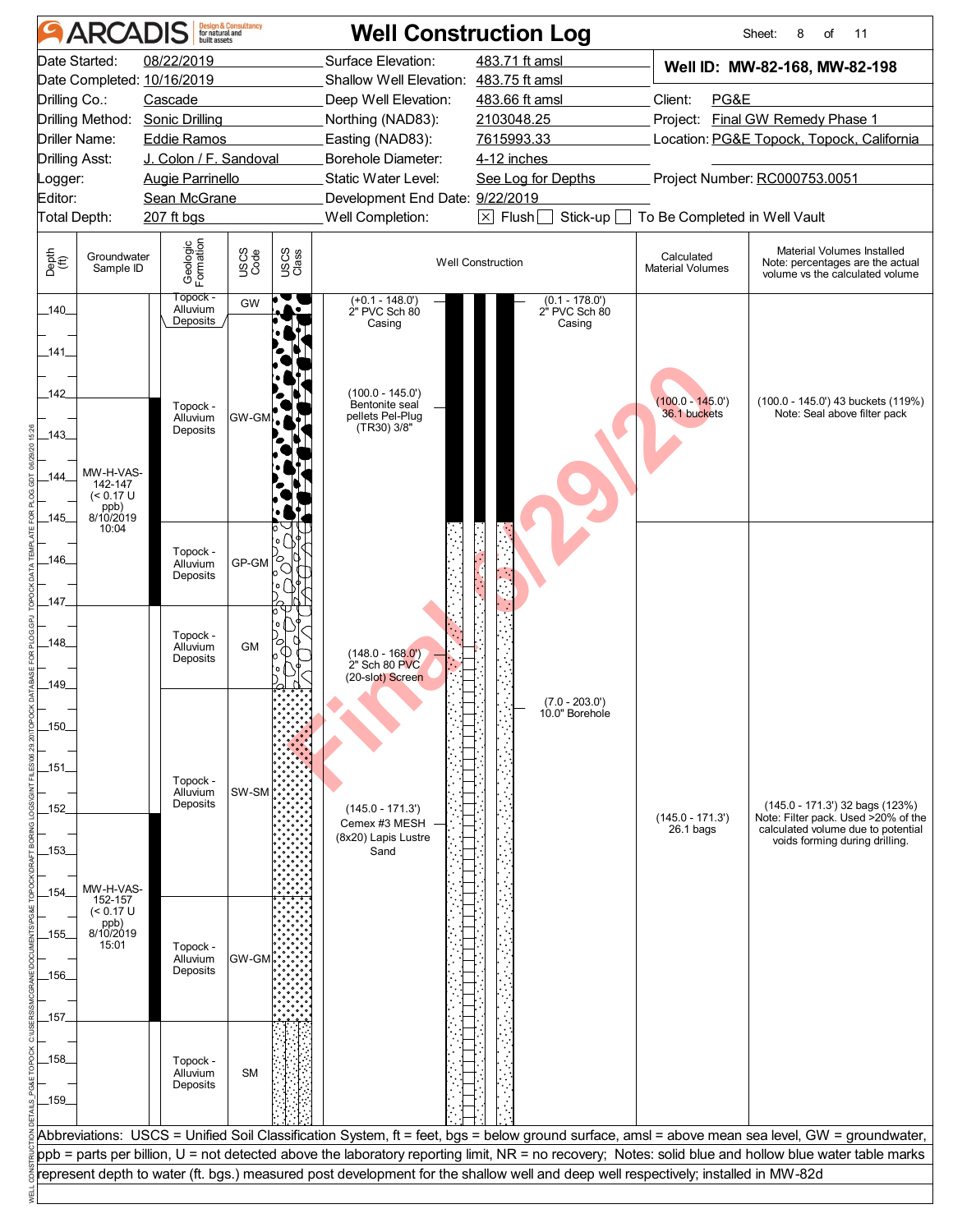| <b>ARCADIS</b>                                                                                                                                                                | <b>Design &amp; Consultancy</b><br>for natural and<br>built assets                                                                              | <b>Well Construction Log</b>                                                                                                                                                                                                                                                                                                                                                                                                                   |                                                                                                                                                  |                                                  | Sheet:<br>9<br>of<br>11                                                                                                                         |
|-------------------------------------------------------------------------------------------------------------------------------------------------------------------------------|-------------------------------------------------------------------------------------------------------------------------------------------------|------------------------------------------------------------------------------------------------------------------------------------------------------------------------------------------------------------------------------------------------------------------------------------------------------------------------------------------------------------------------------------------------------------------------------------------------|--------------------------------------------------------------------------------------------------------------------------------------------------|--------------------------------------------------|-------------------------------------------------------------------------------------------------------------------------------------------------|
| Date Started:<br>Date Completed: 10/16/2019<br>Drilling Co.:<br>Drilling Method:<br><b>Driller Name:</b><br><b>Drilling Asst:</b><br>Logger:<br>Editor:<br>Total Depth:       | 08/22/2019<br>Cascade<br>Sonic Drilling<br><b>Eddie Ramos</b><br>J. Colon / F. Sandoval<br>Augie Parrinello<br>Sean McGrane<br>$207$ ft bgs     | Surface Elevation:<br>Shallow Well Elevation: 483.75 ft amsl<br>Deep Well Elevation:<br>Northing (NAD83):<br>Easting (NAD83):<br>Borehole Diameter:<br>Static Water Level:<br>Development End Date: 9/22/2019<br>Well Completion:                                                                                                                                                                                                              | 483.71 ft amsl<br>483.66 ft amsl<br>2103048.25<br>7615993.33<br>4-12 inches<br>See Log for Depths<br>Stick-up $\Box$<br>$\boxtimes$ Flush $\Box$ | Client:<br>PG&E<br>To Be Completed in Well Vault | Well ID: MW-82-168, MW-82-198<br>Project: Final GW Remedy Phase 1<br>Location: PG&E Topock, Topock, California<br>Project Number: RC000753.0051 |
| Depth<br>(ff)<br>Groundwater<br>Sample ID                                                                                                                                     | Geologic<br>Formation<br>USCS<br>Code                                                                                                           | USCS<br>Class                                                                                                                                                                                                                                                                                                                                                                                                                                  | <b>Well Construction</b>                                                                                                                         | Calculated<br><b>Material Volumes</b>            | Material Volumes Installed<br>Note: percentages are the actual<br>volume vs the calculated volume                                               |
| $-160-$<br>_161_<br>162<br>-163<br>MW-H-VAS-<br>$-164$<br>162-167<br>$(< 0.17$ U<br>ppb)<br>8/11/2019<br>_165_<br>12:01<br>166<br>_167_<br>$-168$<br>_169_<br>$-170$<br>_171_ | Topock -<br>Alluvium<br><b>SM</b><br>Deposits<br>Topock -<br>$GW-GM$<br>Alluvium<br>Deposits<br>Topock -<br>GW-GM<br>Alluvium                   | (148.0 - 168.0')<br>2" Sch 80 PVC<br>(20-slot) Screen<br>$(145.0 - 171.3)$<br>Cemex #3 MESH<br>(8x20) Lapis Lustre<br>Sand<br>$(168.5 - 169.5)$<br><b>Centralizer</b><br>$(168.0 - 170.3')$<br>Sump and PVC End<br>Cap                                                                                                                                                                                                                         | $(0.1 - 178.0')$<br>2" PVC Sch 80<br>Casing<br>$(7.0 - 203.0')$<br>10.0" Borehole                                                                | $(145.0 - 171.3)$<br>$26.1$ bags                 | (145.0 - 171.3') 32 bags (123%)<br>Note: Filter pack. Used >20% of the<br>calculated volume due to potential<br>voids forming during drilling.  |
| _172_<br>_173_<br>MW-H-VAS-<br>$-174$<br>172-177<br>$(< 0.17$ U<br>ppb)<br>8/12/2019<br>_175_                                                                                 | Deposits<br>Topock -<br>Alluvium<br><b>SM</b><br>Deposits                                                                                       | $(171.3 - 175.0')$<br>Bentonite seal<br>pellets Pel-Plug<br>(TR30) 3/8"                                                                                                                                                                                                                                                                                                                                                                        |                                                                                                                                                  | $(171.3 - 175.0')$<br>3.8 buckets                | (171.3 - 175.0') 4 buckets (105%)<br>Note: Intermediate seal                                                                                    |
| 10:34<br>_176_<br>_177_<br>_178_<br>$-179$                                                                                                                                    | Topock -<br>GW<br>Alluvium<br><b>Deposits</b><br>Topock -<br><b>SM</b><br>Alluvium<br>Deposits<br>Topock -<br>Alluvium<br><b>SM</b><br>Deposits | $(175.0 - 203.0')$<br>Cemex #3 MESH<br>(8x20) Lapis Lustre<br>Sand                                                                                                                                                                                                                                                                                                                                                                             | (178.0 - 198.0')<br>2" Sch 80 PVC<br>(20-slot) Screen                                                                                            | $(175.0 - 203.0')$<br>$29.4$ bags                | (175.0 - 203.0') 24 bags (82%)<br>Note: Filter pack                                                                                             |
|                                                                                                                                                                               |                                                                                                                                                 | Abbreviations: USCS = Unified Soil Classification System, ft = feet, bgs = below ground surface, amsl = above mean sea level, GW = groundwater,<br>ppb = parts per billion, U = not detected above the laboratory reporting limit, NR = no recovery; Notes: solid blue and hollow blue water table marks<br>represent depth to water (ft. bgs.) measured post development for the shallow well and deep well respectively; installed in MW-82d |                                                                                                                                                  |                                                  |                                                                                                                                                 |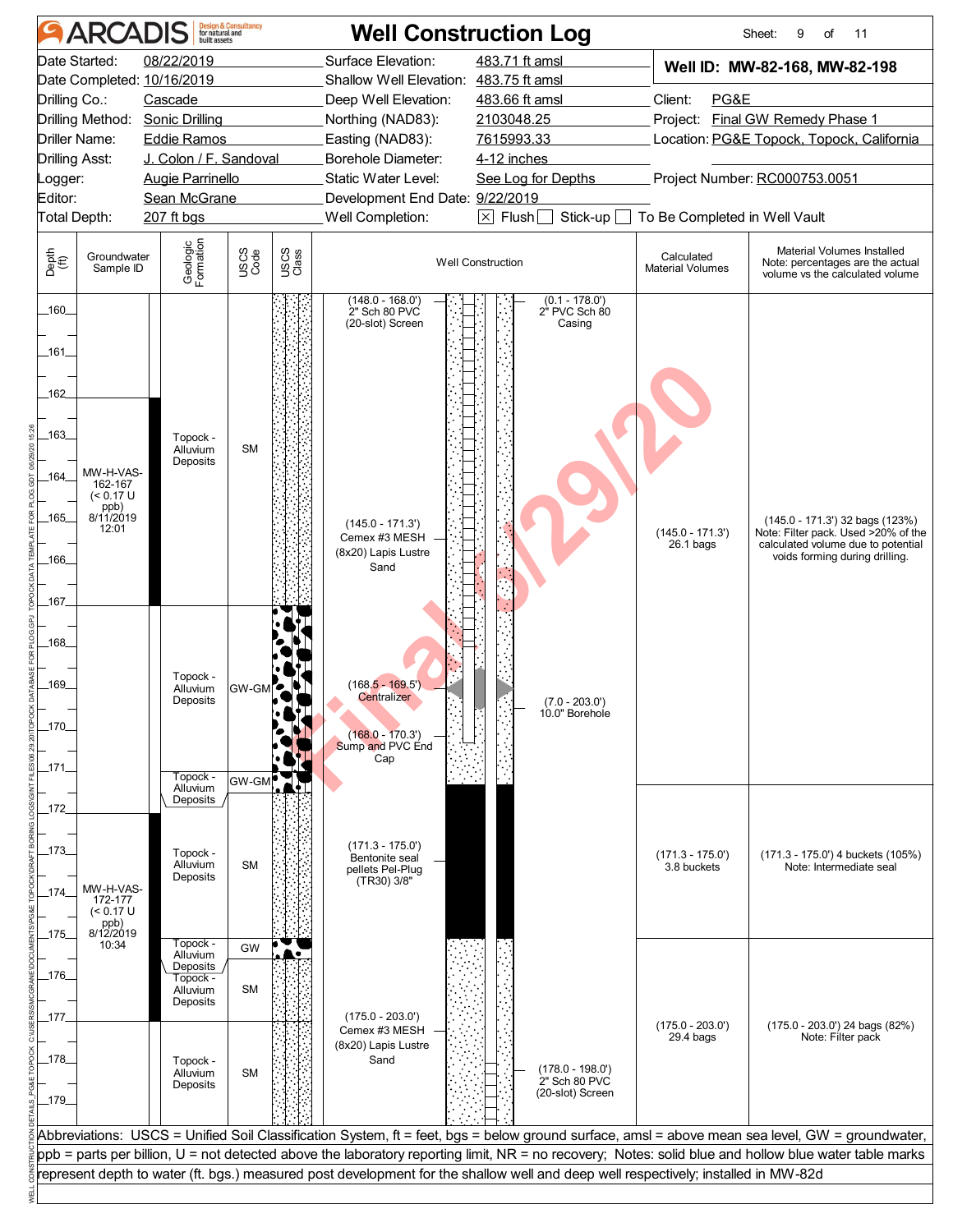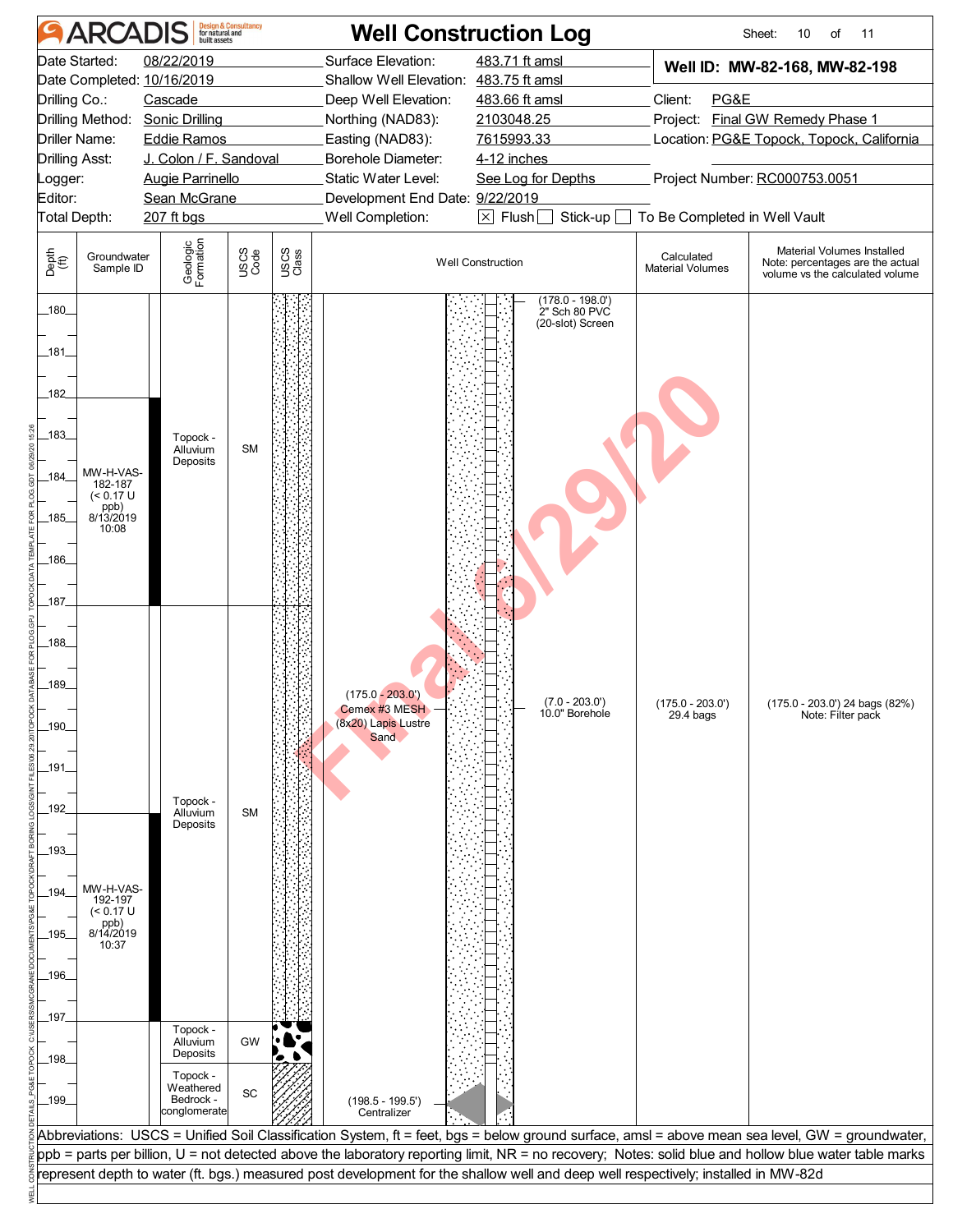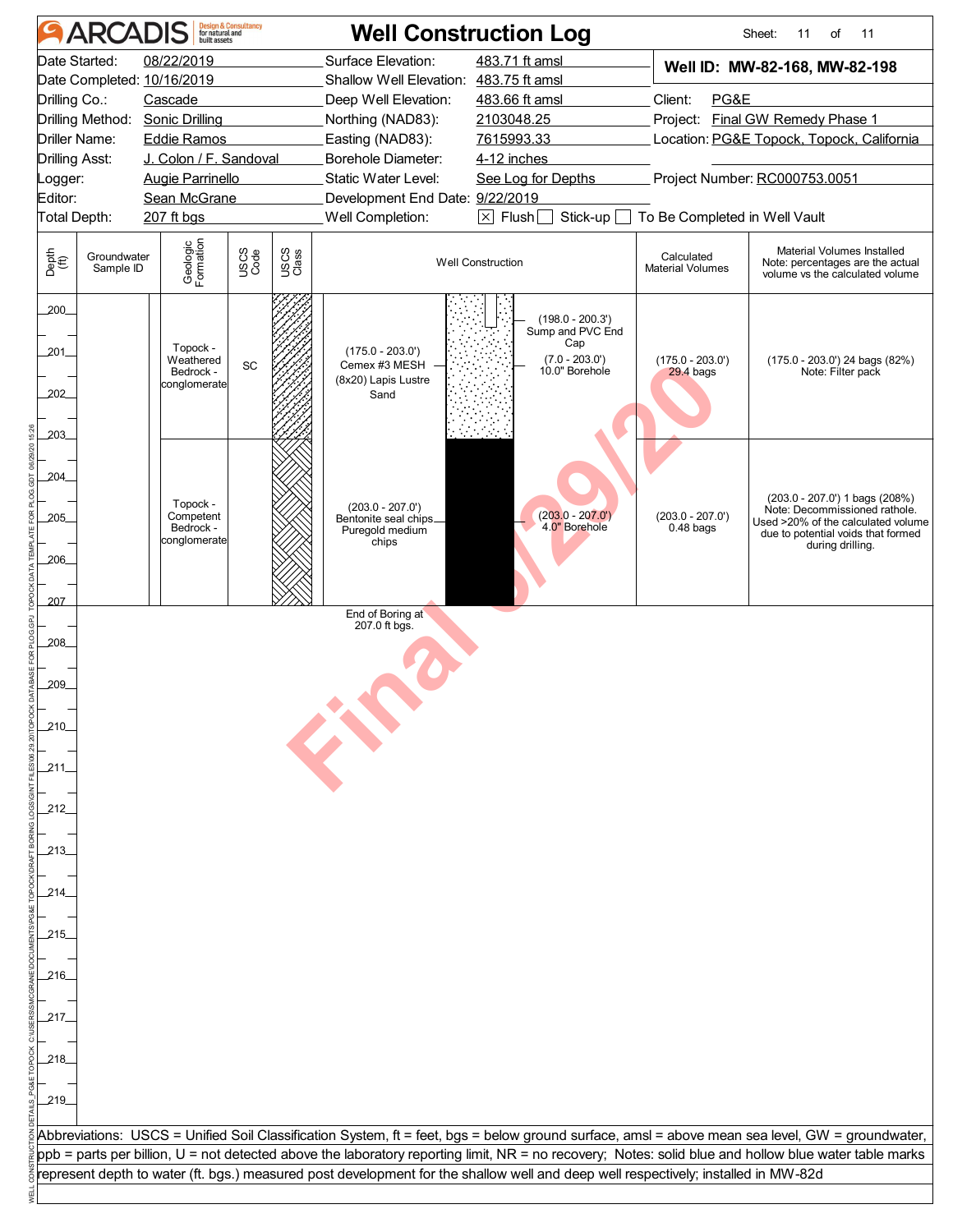|                           |                      | <b>ARCADIS</b>                   | <b>Design &amp; Consultancy</b><br>for natural and<br>huilt assets |                       |                     | <b>Boring Log</b>                 |                                                                                                                                                                                                                                           | Sheet:                          | of                                                                                                                                                                                                                                                     | 11                                                                                                                                                                           |
|---------------------------|----------------------|----------------------------------|--------------------------------------------------------------------|-----------------------|---------------------|-----------------------------------|-------------------------------------------------------------------------------------------------------------------------------------------------------------------------------------------------------------------------------------------|---------------------------------|--------------------------------------------------------------------------------------------------------------------------------------------------------------------------------------------------------------------------------------------------------|------------------------------------------------------------------------------------------------------------------------------------------------------------------------------|
|                           | Date Started:        | 07/31/2019                       |                                                                    |                       |                     | Surface Elevation:                | 483.71 ft amsl                                                                                                                                                                                                                            | Boring No.: MW-82d              |                                                                                                                                                                                                                                                        |                                                                                                                                                                              |
|                           | Date Completed:      | 08/22/2019                       |                                                                    |                       |                     | Northing (NAD83):                 | 2103048.25                                                                                                                                                                                                                                |                                 |                                                                                                                                                                                                                                                        |                                                                                                                                                                              |
| Drilling Co.:             |                      | Cascade                          |                                                                    |                       |                     | Easting (NAD83):                  | 7615993.33                                                                                                                                                                                                                                | Client:<br>PG&E                 |                                                                                                                                                                                                                                                        |                                                                                                                                                                              |
|                           | Drilling Method:     | <b>Sonic Drilling</b>            |                                                                    |                       | <b>Total Depth:</b> |                                   | 207 ft bgs                                                                                                                                                                                                                                | Project:                        | Final GW Remedy Phase 1                                                                                                                                                                                                                                |                                                                                                                                                                              |
|                           | Drill Rig Type:      |                                  | Boart Longyear Track Mount Borehole Diameter:                      |                       |                     |                                   | 4-12 inches                                                                                                                                                                                                                               | Location: PG&E Topock, Needles, |                                                                                                                                                                                                                                                        |                                                                                                                                                                              |
|                           | <b>Driller Name:</b> | <b>Eddie Ramos</b>               |                                                                    |                       |                     | Depth to First Water: 28.5 ft bgs |                                                                                                                                                                                                                                           | California                      |                                                                                                                                                                                                                                                        |                                                                                                                                                                              |
| <b>Drilling Asst:</b>     |                      |                                  | J. Colon / F. Sandoval                                             |                       |                     | Sampling Method:                  | 4 inch x 10 ft. Core Barrel                                                                                                                                                                                                               | Project Number: RC000753.0051   |                                                                                                                                                                                                                                                        |                                                                                                                                                                              |
| Logger:                   |                      | JL/PK/AP                         |                                                                    |                       |                     | Sampling Interval:                | Continuous                                                                                                                                                                                                                                |                                 |                                                                                                                                                                                                                                                        |                                                                                                                                                                              |
| Editor:                   |                      |                                  | Sean McGrane                                                       |                       |                     | Converted to Well:                | $\boxtimes$ Yes<br>No                                                                                                                                                                                                                     |                                 |                                                                                                                                                                                                                                                        |                                                                                                                                                                              |
| Depth<br>(ft)             | Recovery<br>(in)     | Sieve<br>Sample ID               | Groundwater<br>Sample ID                                           | Geologic<br>Formation | USCS<br>Code        | USCS<br>Class                     | Soil Description                                                                                                                                                                                                                          |                                 | <b>Drilling Notes</b>                                                                                                                                                                                                                                  | <b>Drilling Fluid</b>                                                                                                                                                        |
| $1 -$<br>2<br>3<br>5<br>6 | $\Omega$             |                                  |                                                                    |                       | <b>NR</b>           |                                   | (0.0 - 7.0') No recovery (NR); see drilling notes                                                                                                                                                                                         |                                 | $(0.0 - 7.0)$<br>Advanced<br>conductor<br>casing to 7 ft<br>bgs did not log<br>material from<br>clean out run.<br>Used<br>bentonite and<br>small amount<br>of water to<br>keep side of<br>borehole from<br>caving in<br>around<br>conductor<br>casing. | $(0.0 - 203.0')$<br>gallons of<br>water used;<br>gallons of<br>water<br>recovered;<br>gallons of<br>water lost;<br>Flushed<br>casing with<br>water prior to<br>well install. |
| 8<br>9<br>.10.<br>.11     |                      | No sieve<br>samples<br>collected |                                                                    | Topock - Fill         | SP                  |                                   | (7.0 - 11.0') Topock - Fill; Poorly graded sand (SP); yellowish<br>brown / moderate yellowish brown (10YR 5/4); very fine grained to<br>fine grained, subangular to subround; dry<br>$(11.0 - 17.0)$ No recovery (NR); see drilling notes |                                 |                                                                                                                                                                                                                                                        |                                                                                                                                                                              |
| .12.<br>.13.              | 48                   |                                  |                                                                    |                       |                     |                                   |                                                                                                                                                                                                                                           |                                 | $(11.0 - 17.0')$<br>No recovery<br>due to loose<br>dredge sands                                                                                                                                                                                        |                                                                                                                                                                              |
|                           |                      |                                  |                                                                    |                       |                     |                                   |                                                                                                                                                                                                                                           |                                 |                                                                                                                                                                                                                                                        |                                                                                                                                                                              |
| 14                        |                      |                                  |                                                                    |                       | <b>NR</b>           |                                   |                                                                                                                                                                                                                                           |                                 |                                                                                                                                                                                                                                                        |                                                                                                                                                                              |
|                           |                      |                                  |                                                                    |                       |                     |                                   |                                                                                                                                                                                                                                           |                                 |                                                                                                                                                                                                                                                        |                                                                                                                                                                              |
| .15.                      |                      |                                  |                                                                    |                       |                     |                                   |                                                                                                                                                                                                                                           |                                 |                                                                                                                                                                                                                                                        |                                                                                                                                                                              |
|                           |                      |                                  |                                                                    |                       |                     |                                   |                                                                                                                                                                                                                                           |                                 |                                                                                                                                                                                                                                                        |                                                                                                                                                                              |
| .16.                      |                      |                                  |                                                                    |                       |                     |                                   |                                                                                                                                                                                                                                           |                                 |                                                                                                                                                                                                                                                        |                                                                                                                                                                              |
|                           |                      |                                  |                                                                    |                       |                     |                                   |                                                                                                                                                                                                                                           |                                 |                                                                                                                                                                                                                                                        |                                                                                                                                                                              |
| .17                       |                      |                                  |                                                                    |                       |                     |                                   |                                                                                                                                                                                                                                           |                                 |                                                                                                                                                                                                                                                        |                                                                                                                                                                              |
| .18.                      |                      |                                  |                                                                    |                       |                     |                                   | (17.0 - 22.0') Topock - Fill; Poorly graded sand (SP); yellowish<br>brown / moderate yellowish brown (10YR 5/4); very fine grained to<br>fine grained, subangular to subround; dry                                                        |                                 |                                                                                                                                                                                                                                                        |                                                                                                                                                                              |
| $-19$                     | 60                   |                                  |                                                                    | Topock - Fill         | SP                  |                                   |                                                                                                                                                                                                                                           |                                 |                                                                                                                                                                                                                                                        |                                                                                                                                                                              |
|                           |                      |                                  |                                                                    |                       |                     |                                   |                                                                                                                                                                                                                                           |                                 |                                                                                                                                                                                                                                                        |                                                                                                                                                                              |
|                           |                      |                                  |                                                                    |                       |                     |                                   |                                                                                                                                                                                                                                           |                                 |                                                                                                                                                                                                                                                        |                                                                                                                                                                              |
|                           |                      |                                  |                                                                    |                       |                     |                                   | Abbreviations: USCS = Unified Soil Classification System, ft = feet, bgs = below ground surface, amsl = above mean sea level, GW =                                                                                                        |                                 |                                                                                                                                                                                                                                                        |                                                                                                                                                                              |
|                           |                      |                                  |                                                                    |                       |                     |                                   | groundwater, ppb = parts per billion, U = not detected above the laboratory reporting limit, NR = no recovery; Notes: blue water table symbol                                                                                             |                                 |                                                                                                                                                                                                                                                        |                                                                                                                                                                              |
|                           |                      |                                  |                                                                    |                       |                     |                                   | represents depth to water measured during the collection of samples from the temporary well; apparent partial recoveries can be the result of                                                                                             |                                 |                                                                                                                                                                                                                                                        |                                                                                                                                                                              |
|                           |                      |                                  |                                                                    |                       |                     |                                   | potential compaction of sediments in the core bag; wells MW-82-168, MW-82-198 installed in borehole                                                                                                                                       |                                 |                                                                                                                                                                                                                                                        |                                                                                                                                                                              |
|                           |                      |                                  |                                                                    |                       |                     |                                   |                                                                                                                                                                                                                                           |                                 |                                                                                                                                                                                                                                                        |                                                                                                                                                                              |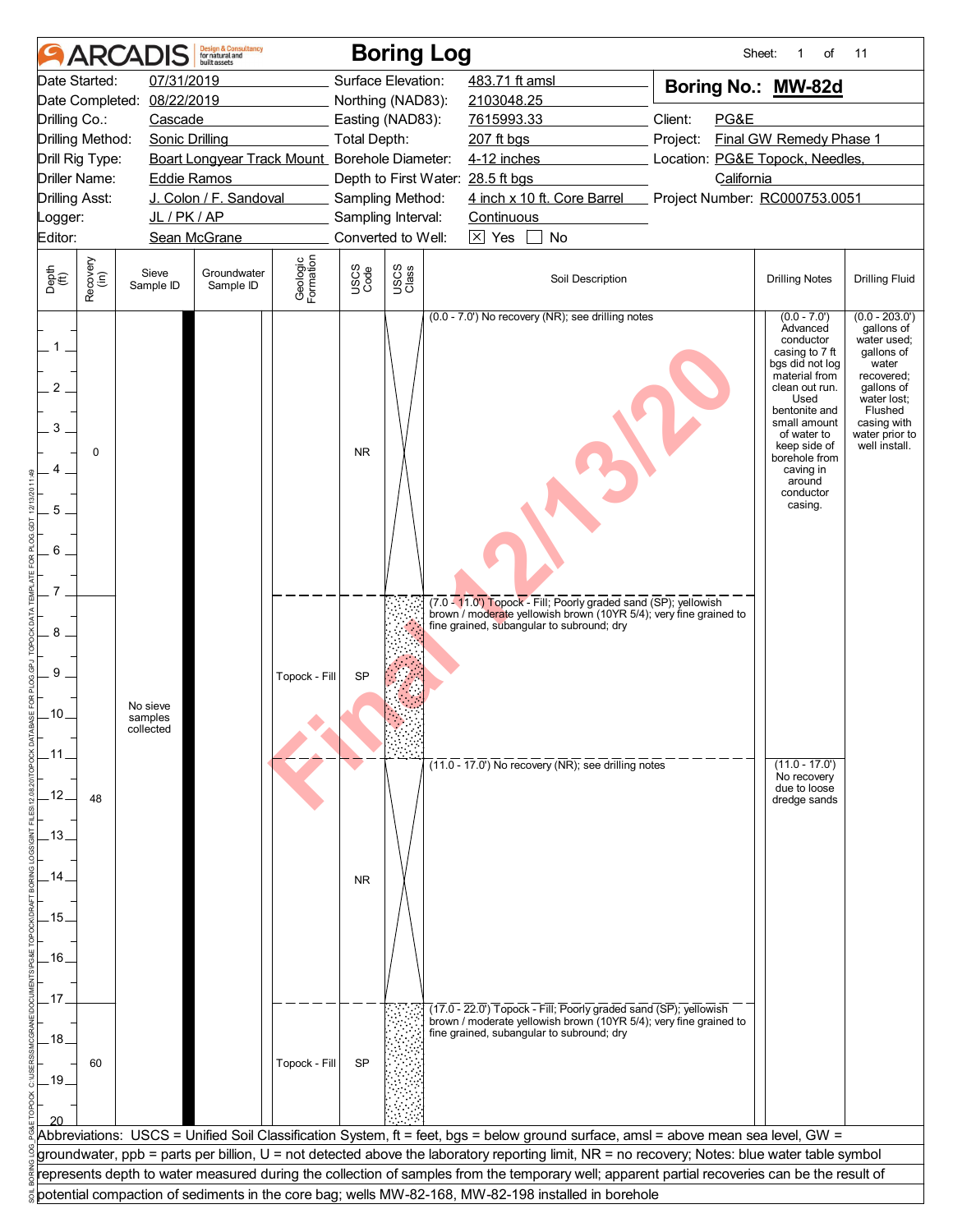|                | <b>ARCAI</b>     |                                  | <b>Design &amp; Consultancy</b><br>for natural and<br>built assets |                                 |                                                | <b>Boring Log</b>  |                                                                                                                                               | Sheet:                        | 2<br>of                                                          | 11                                                 |
|----------------|------------------|----------------------------------|--------------------------------------------------------------------|---------------------------------|------------------------------------------------|--------------------|-----------------------------------------------------------------------------------------------------------------------------------------------|-------------------------------|------------------------------------------------------------------|----------------------------------------------------|
|                | Date Started:    | 07/31/2019                       |                                                                    |                                 |                                                | Surface Elevation: | 483.71 ft amsl                                                                                                                                | Boring No.: MW-82d            |                                                                  |                                                    |
|                |                  | Date Completed: 08/22/2019       |                                                                    |                                 |                                                | Northing (NAD83):  | 2103048.25                                                                                                                                    |                               |                                                                  |                                                    |
| Drilling Co.:  |                  | Cascade                          |                                                                    |                                 |                                                | Easting (NAD83):   | 7615993.33                                                                                                                                    | Client:<br>PG&E               |                                                                  |                                                    |
|                | Drilling Method: | <b>Sonic Drilling</b>            |                                                                    |                                 | Total Depth:                                   |                    | 207 ft bgs<br>Project:                                                                                                                        |                               | Final GW Remedy Phase 1                                          |                                                    |
|                | Drill Rig Type:  |                                  |                                                                    |                                 | Boart Longyear Track Mount_ Borehole Diameter: |                    | 4-12 inches                                                                                                                                   |                               | Location: PG&E Topock, Needles,                                  |                                                    |
|                | Driller Name:    | <b>Eddie Ramos</b>               |                                                                    |                                 |                                                |                    | Depth to First Water: 28.5 ft bgs                                                                                                             | California                    |                                                                  |                                                    |
| Drilling Asst: |                  |                                  | J. Colon / F. Sandoval                                             |                                 |                                                | Sampling Method:   | 4 inch x 10 ft. Core Barrel                                                                                                                   | Project Number: RC000753.0051 |                                                                  |                                                    |
| _ogger:        |                  | JL/PK/AP                         |                                                                    |                                 |                                                | Sampling Interval: | Continuous                                                                                                                                    |                               |                                                                  |                                                    |
| Editor:        |                  |                                  | Sean McGrane                                                       |                                 |                                                | Converted to Well: | $\boxtimes$ Yes<br>No                                                                                                                         |                               |                                                                  |                                                    |
| Depth<br>(ft)  | Recovery<br>(in) | Sieve<br>Sample ID               | Groundwater<br>Sample ID                                           | Geologic<br>Formation           | USCS<br>Code                                   | USCS<br>Class      | Soil Description                                                                                                                              |                               | <b>Drilling Notes</b>                                            | <b>Drilling Fluid</b>                              |
| .21.           |                  |                                  |                                                                    | Topock - Fill                   | SP                                             |                    |                                                                                                                                               |                               |                                                                  |                                                    |
| 22.<br>.23.    |                  |                                  |                                                                    |                                 |                                                |                    | $(22.0 - 27.0)$ No recovery (NR); see drilling notes                                                                                          |                               | $(22.0 - 27.0')$<br>No recovery<br>due to loose<br>fluvial sands |                                                    |
| 24.            | 60               |                                  |                                                                    |                                 | <b>NR</b>                                      |                    |                                                                                                                                               |                               |                                                                  |                                                    |
| 25.            |                  |                                  |                                                                    |                                 |                                                |                    |                                                                                                                                               |                               |                                                                  |                                                    |
| $26-$          |                  |                                  |                                                                    |                                 |                                                |                    |                                                                                                                                               |                               |                                                                  |                                                    |
| 27             |                  |                                  |                                                                    |                                 |                                                |                    | (27.0 - 29.0') Topock - Fluvial Deposits; Poorly graded sand (SP);                                                                            |                               |                                                                  |                                                    |
| .28.           |                  |                                  |                                                                    | Topock -<br>Fluvial<br>Deposits | <b>SP</b>                                      |                    | light yellowish brown (10YR 6/4); very fine grained to fine grained,<br>subangular to subround; moist                                         |                               |                                                                  |                                                    |
| 29.            |                  |                                  |                                                                    |                                 |                                                |                    | $(29.0 - 37.0)$ No recovery (NR); see drilling notes                                                                                          |                               | $(29.0 - 37.0')$<br>No recovery                                  |                                                    |
| .30.           |                  | No sieve<br>samples<br>collected |                                                                    |                                 |                                                |                    |                                                                                                                                               |                               | due to loose<br>fluvial sands                                    |                                                    |
| $-31$          |                  |                                  |                                                                    |                                 |                                                |                    |                                                                                                                                               |                               |                                                                  |                                                    |
| 32.<br>.33.    | 24               |                                  |                                                                    |                                 |                                                |                    |                                                                                                                                               |                               | (32.0')<br>Poor recovery<br>and                                  |                                                    |
| .34.           |                  |                                  | MW-H-VAS-                                                          |                                 | <b>NR</b>                                      |                    |                                                                                                                                               |                               | nonproducing<br>sample<br>intervals made<br>it difficult to      |                                                    |
| .35.           |                  |                                  | 32-37<br>(< 0.17 U<br>ppb)<br>8/7/2019                             |                                 |                                                |                    |                                                                                                                                               |                               | determine<br>static water<br>level. Installed<br>temporary well  |                                                    |
| .36.           |                  |                                  | 11:30                                                              |                                 |                                                |                    |                                                                                                                                               |                               | with 20 foot<br>screen interval<br>and collected<br>low flow     |                                                    |
| 37.            |                  |                                  |                                                                    |                                 |                                                |                    | (37.0 - 42.0') Topock - Fluvial Deposits; Poorly graded sand (SP);                                                                            |                               | samples at<br>32-37 ft and 47<br>to 52 ft.                       | $(37.0 - 47.0')$                                   |
| .38            |                  |                                  |                                                                    | Topock -                        |                                                |                    | yellowish brown / moderate yellowish brown (10YR 5/4); very fine<br>grained to fine grained, subangular to subround; dry                      |                               | $(37.0 - 47.0')$<br>Soft Drilling                                | 130 gallons of<br>water used; 80<br>gallons of     |
| .39.           | 120              |                                  |                                                                    | Fluvial<br>Deposits             | <b>SP</b>                                      |                    |                                                                                                                                               |                               |                                                                  | water<br>recovered; 50<br>gallons of<br>water lost |
|                |                  |                                  |                                                                    |                                 |                                                |                    |                                                                                                                                               |                               |                                                                  |                                                    |
|                |                  |                                  |                                                                    |                                 |                                                |                    | Abbreviations: USCS = Unified Soil Classification System, ft = feet, bgs = below ground surface, amsl = above mean sea level, GW =            |                               |                                                                  |                                                    |
|                |                  |                                  |                                                                    |                                 |                                                |                    | groundwater, ppb = parts per billion, U = not detected above the laboratory reporting limit, NR = no recovery; Notes: blue water table symbol |                               |                                                                  |                                                    |
|                |                  |                                  |                                                                    |                                 |                                                |                    | represents depth to water measured during the collection of samples from the temporary well; apparent partial recoveries can be the result of |                               |                                                                  |                                                    |
|                |                  |                                  |                                                                    |                                 |                                                |                    | potential compaction of sediments in the core bag; wells MW-82-168, MW-82-198 installed in borehole                                           |                               |                                                                  |                                                    |
|                |                  |                                  |                                                                    |                                 |                                                |                    |                                                                                                                                               |                               |                                                                  |                                                    |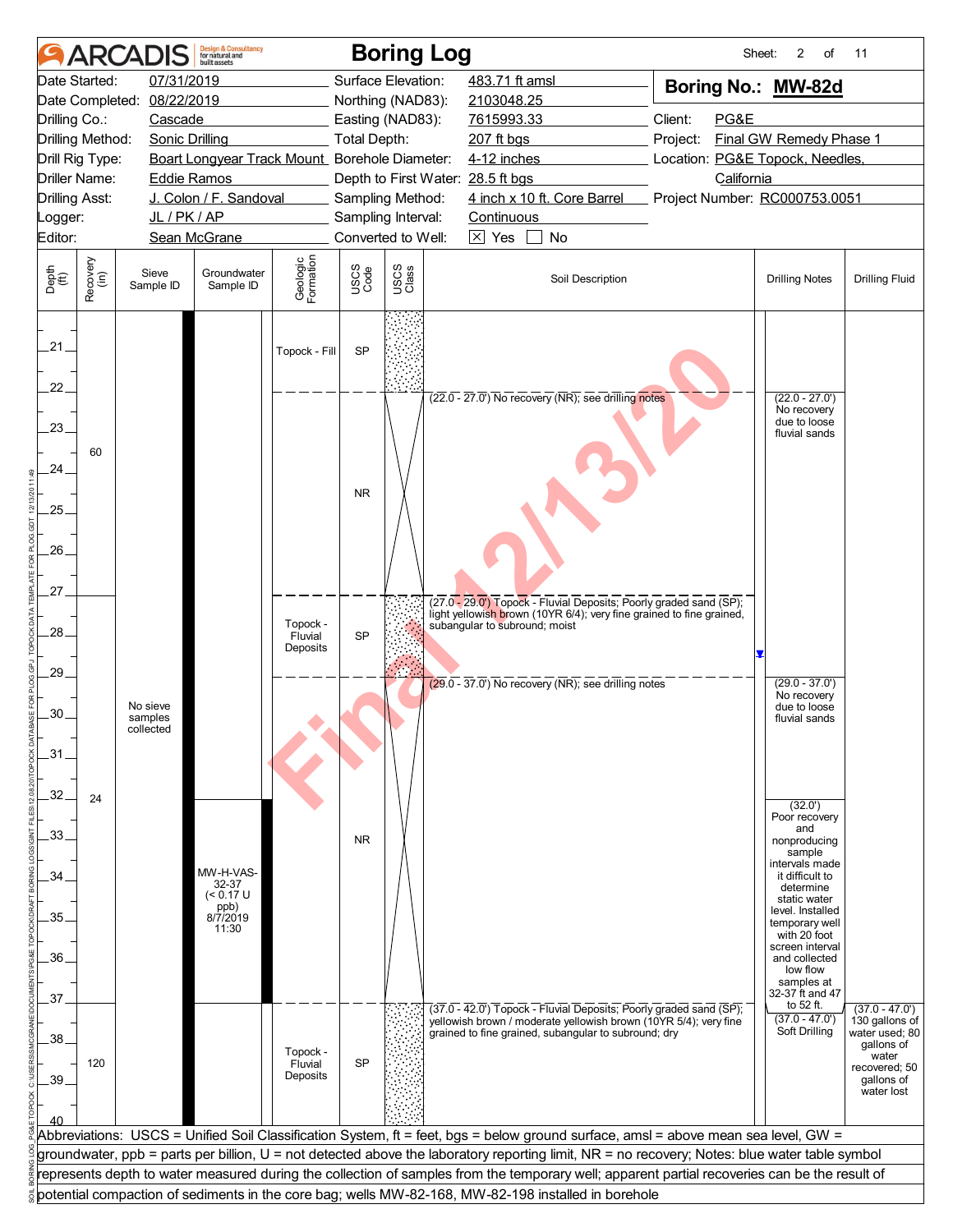|                       |                  | <b>ARCADI</b>         | <b>Design &amp; Consultancy</b><br>for natural and<br>huilt assets |                                 |              | <b>Boring Log</b>  |                                                                                                                                               | Sheet:                          | 3<br>of                         | 11                               |  |
|-----------------------|------------------|-----------------------|--------------------------------------------------------------------|---------------------------------|--------------|--------------------|-----------------------------------------------------------------------------------------------------------------------------------------------|---------------------------------|---------------------------------|----------------------------------|--|
|                       | Date Started:    | 07/31/2019            |                                                                    |                                 |              | Surface Elevation: | 483.71 ft amsl                                                                                                                                | Boring No.: MW-82d              |                                 |                                  |  |
| Date Completed:       |                  | 08/22/2019            |                                                                    |                                 |              | Northing (NAD83):  | 2103048.25                                                                                                                                    |                                 |                                 |                                  |  |
| Drilling Co.:         |                  | Cascade               |                                                                    |                                 |              | Easting (NAD83):   | 7615993.33                                                                                                                                    | Client:<br>PG&E                 |                                 |                                  |  |
| Drilling Method:      |                  | <b>Sonic Drilling</b> |                                                                    |                                 | Total Depth: |                    | 207 ft bgs                                                                                                                                    | Project:                        | Final GW Remedy Phase 1         |                                  |  |
| Drill Rig Type:       |                  |                       | Boart Longyear Track Mount_Borehole Diameter:                      |                                 |              |                    | 4-12 inches                                                                                                                                   | Location: PG&E Topock, Needles, |                                 |                                  |  |
| <b>Driller Name:</b>  |                  | <b>Eddie Ramos</b>    |                                                                    |                                 |              |                    | Depth to First Water: 28.5 ft bgs                                                                                                             | California                      |                                 |                                  |  |
| <b>Drilling Asst:</b> |                  |                       | J. Colon / F. Sandoval                                             |                                 |              | Sampling Method:   | 4 inch x 10 ft. Core Barrel                                                                                                                   | Project Number: RC000753.0051   |                                 |                                  |  |
| Logger:               |                  | JL/PK/AP              |                                                                    |                                 |              | Sampling Interval: | Continuous                                                                                                                                    |                                 |                                 |                                  |  |
| Editor:               |                  |                       | Sean McGrane                                                       |                                 |              | Converted to Well: | $\boxed{\times}$ Yes<br>No                                                                                                                    |                                 |                                 |                                  |  |
| Depth<br>(ft)         | Recovery<br>(in) | Sieve<br>Sample ID    | Groundwater<br>Sample ID                                           | Geologic<br>Formation           | USCS<br>Code | USCS<br>Class      | Soil Description                                                                                                                              |                                 | <b>Drilling Notes</b>           | <b>Drilling Fluid</b>            |  |
| .41.<br>42.           |                  |                       |                                                                    | Topock -<br>Fluvial<br>Deposits | <b>SP</b>    |                    |                                                                                                                                               |                                 |                                 |                                  |  |
| 43.<br>44             | 120              |                       | Attempted to<br>collect<br>sample<br>(Interval did<br>not          |                                 | <b>SP</b>    |                    | (42.0 - 47.0') (SP); moist to wet                                                                                                             |                                 |                                 |                                  |  |
| .45.                  |                  |                       | produce.)<br>8/6/2019                                              |                                 |              |                    |                                                                                                                                               |                                 |                                 |                                  |  |
|                       |                  |                       | 10:00                                                              |                                 |              |                    |                                                                                                                                               |                                 |                                 |                                  |  |
| 46.                   |                  |                       |                                                                    |                                 |              |                    |                                                                                                                                               |                                 |                                 |                                  |  |
|                       |                  |                       |                                                                    |                                 |              |                    |                                                                                                                                               |                                 |                                 |                                  |  |
| .47                   |                  |                       |                                                                    | Topock -                        |              |                    | (47.0 - 48.0') Topock - Fluvial Deposits; Fat clay with sand (CH);                                                                            |                                 | $(47.0 - 52.0')$                |                                  |  |
|                       |                  |                       |                                                                    | Fluvial<br>Deposits             | CH           |                    | dark grayish brown / dark yellowish brown (10YR 4/2); high<br>plasticity; and very fine to fine grained sand, angular to                      |                                 | Poor recovery<br>loose sands    |                                  |  |
| 48                    |                  |                       |                                                                    |                                 |              |                    | subangular; little silt; moist to wet; very soft to soft<br>$\sqrt{48.0 - 52.0}$ No recovery $\sqrt{NR}$ ): see drilling notes                |                                 | fell out of core<br>barrel into |                                  |  |
| 49.                   |                  |                       | MW-H-VAS-                                                          |                                 |              |                    |                                                                                                                                               |                                 | mud tub<br>before it could      |                                  |  |
|                       |                  |                       | 47-52<br>$(< 0.17$ U                                               |                                 |              |                    |                                                                                                                                               |                                 | be bagged.                      |                                  |  |
| .50.                  | 12               | No sieve              | ppb)<br>8/7/2019                                                   |                                 |              |                    |                                                                                                                                               |                                 | Archaeologist<br>were notified  |                                  |  |
|                       |                  | samples<br>collected  | 13:30                                                              |                                 | <b>NR</b>    |                    |                                                                                                                                               |                                 | of clay unit.                   |                                  |  |
| .51                   |                  |                       |                                                                    |                                 |              |                    |                                                                                                                                               |                                 |                                 |                                  |  |
|                       |                  |                       |                                                                    |                                 |              |                    |                                                                                                                                               |                                 |                                 |                                  |  |
| .52.                  |                  |                       |                                                                    |                                 |              |                    |                                                                                                                                               |                                 |                                 |                                  |  |
|                       |                  |                       |                                                                    | Topock -<br>Fluvial             | <b>SP</b>    |                    | (52.0 - 53.0') Topock - Fluvial Deposits; Poorly graded sand (SP);<br>brown (7.5YR 5/4); very fine grained to fine grained; little silt; wet  |                                 | $(52.0 - 57.0')$<br>Partial     | $(52.0 - 57.0')$<br>5 gallons of |  |
| .53.                  |                  |                       |                                                                    | Deposits                        |              |                    |                                                                                                                                               |                                 | recovery loose<br>sands,        | water used; 5<br>gallons of      |  |
|                       |                  |                       |                                                                    | Topock -<br>Fluvial             | SW-SM        |                    | (53.0 - 54.0') Topock - Fluvial Deposits; Well graded sand with silt<br>(SW-SM); light brown (7.5YR 6/4); very fine grained to very coarse    |                                 | removed sand                    | water                            |  |
| 54                    |                  |                       |                                                                    | Deposits                        |              |                    | grained, angular to round; little silt; wet                                                                                                   |                                 | from<br>temporary               | recovered; 0<br>gallons of       |  |
|                       | 36               |                       |                                                                    | Topock -<br>Fluvial             | SW           |                    | (54.0 - 55.0') Topock - Fluvial Deposits; Well graded sand with<br>gravel (SW); light brown (7.5YR 6/4); very fine grained to very            |                                 | well. Contacts<br>adjusted      | water lost                       |  |
| 55.                   |                  |                       |                                                                    | Deposits                        |              |                    | coarse grained, angular to round; little medium to large pebbles,<br>subround to round; trace silt; trace clay; wet                           |                                 | based on QC<br>review with rig  |                                  |  |
|                       |                  |                       |                                                                    |                                 |              |                    | $(55.0 - 57.0)$ No recovery (NR)                                                                                                              |                                 | geo and photo<br>log.           |                                  |  |
| .56.                  |                  |                       |                                                                    |                                 | <b>NR</b>    |                    |                                                                                                                                               |                                 |                                 |                                  |  |
|                       |                  |                       |                                                                    |                                 |              |                    |                                                                                                                                               |                                 |                                 |                                  |  |
| .57                   |                  |                       |                                                                    |                                 |              |                    | (57.0 - 59.0') Topock - Fluvial Deposits; Poorly graded sand with                                                                             |                                 | $(57.0 - 87.0')$                |                                  |  |
|                       |                  |                       |                                                                    | Topock -                        |              |                    | silt (SP-SM); light brown (7.5YR 6/4); very fine grained to fine<br>grained; little silt; wet                                                 |                                 | Normal drilling<br>with 6-inch  |                                  |  |
| .58.                  |                  |                       |                                                                    | Fluvial                         | SP-SM        |                    |                                                                                                                                               |                                 | and 10-inch                     |                                  |  |
|                       | 48               |                       |                                                                    | Deposits                        |              |                    |                                                                                                                                               |                                 | casings.<br>Contacts and        |                                  |  |
| .59                   |                  |                       |                                                                    | Topock -                        |              |                    | (59.0 - 61.0') Topock - Fluvial Deposits; Well graded sand with silt                                                                          |                                 | drill runs<br>adjusted          |                                  |  |
|                       |                  |                       |                                                                    | Fluvial<br>Deposits             | SW-SM        |                    | (SW-SM); light brown (7.5YR 6/4); very fine grained to very coarse<br>grained, angular to round; little silt; wet                             |                                 | based on QC<br>review with rig  |                                  |  |
| 60                    |                  |                       |                                                                    |                                 |              |                    | Abbreviations: USCS = Unified Soil Classification System, ft = feet, bgs = below ground surface, amsl = above mean sea level, GW =            |                                 |                                 |                                  |  |
|                       |                  |                       |                                                                    |                                 |              |                    | groundwater, ppb = parts per billion, U = not detected above the laboratory reporting limit, NR = no recovery; Notes: blue water table symbol |                                 |                                 |                                  |  |
|                       |                  |                       |                                                                    |                                 |              |                    | represents depth to water measured during the collection of samples from the temporary well; apparent partial recoveries can be the result of |                                 |                                 |                                  |  |
|                       |                  |                       |                                                                    |                                 |              |                    | potential compaction of sediments in the core bag; wells MW-82-168, MW-82-198 installed in borehole                                           |                                 |                                 |                                  |  |
|                       |                  |                       |                                                                    |                                 |              |                    |                                                                                                                                               |                                 |                                 |                                  |  |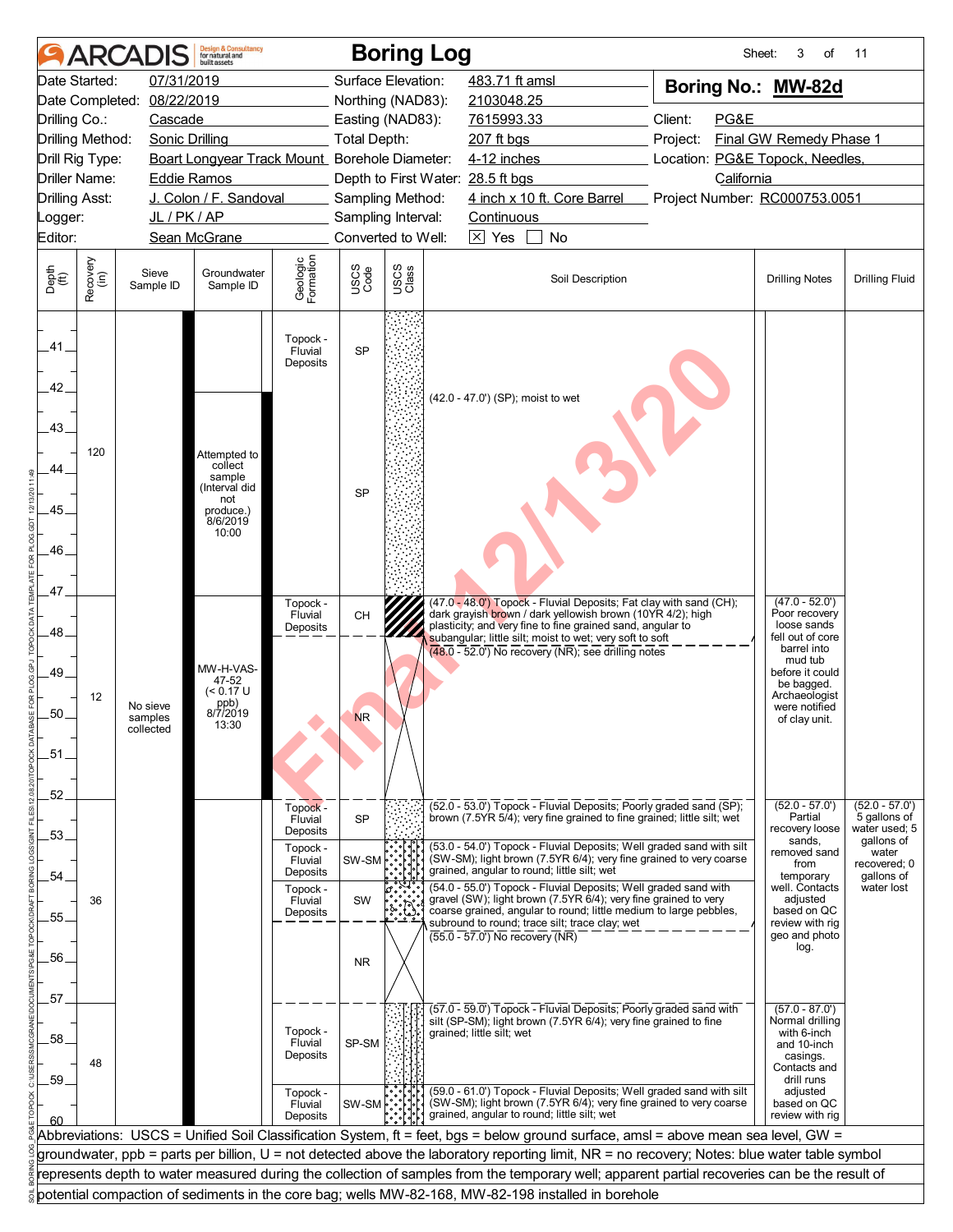|                       |                  |                       | <b>Design &amp; Consultancy</b><br>for natural and<br><b>built</b> assets |                                  |                     | <b>Boring Log</b>  |                                                                                                                                                                                                                                                                                                |                                                                                                                                                                                                                   | Sheet:<br>of                    | 11                    |
|-----------------------|------------------|-----------------------|---------------------------------------------------------------------------|----------------------------------|---------------------|--------------------|------------------------------------------------------------------------------------------------------------------------------------------------------------------------------------------------------------------------------------------------------------------------------------------------|-------------------------------------------------------------------------------------------------------------------------------------------------------------------------------------------------------------------|---------------------------------|-----------------------|
|                       | Date Started:    | 07/31/2019            |                                                                           |                                  |                     | Surface Elevation: | 483.71 ft amsl                                                                                                                                                                                                                                                                                 |                                                                                                                                                                                                                   | Boring No.: MW-82d              |                       |
| Date Completed:       |                  | 08/22/2019            |                                                                           |                                  |                     | Northing (NAD83):  | 2103048.25                                                                                                                                                                                                                                                                                     |                                                                                                                                                                                                                   |                                 |                       |
| Drilling Co.:         |                  | Cascade               |                                                                           |                                  |                     | Easting (NAD83):   | 7615993.33                                                                                                                                                                                                                                                                                     | Client:<br>PG&E                                                                                                                                                                                                   |                                 |                       |
| Drilling Method:      |                  | <b>Sonic Drilling</b> |                                                                           |                                  | <b>Total Depth:</b> |                    | 207 ft bgs                                                                                                                                                                                                                                                                                     | Project:                                                                                                                                                                                                          | Final GW Remedy Phase 1         |                       |
| Drill Rig Type:       |                  |                       | Boart Longyear Track Mount_Borehole Diameter:                             |                                  |                     |                    | 4-12 inches                                                                                                                                                                                                                                                                                    |                                                                                                                                                                                                                   | Location: PG&E Topock, Needles, |                       |
| Driller Name:         |                  | <b>Eddie Ramos</b>    |                                                                           |                                  |                     |                    | Depth to First Water: 28.5 ft bgs                                                                                                                                                                                                                                                              | California                                                                                                                                                                                                        |                                 |                       |
| <b>Drilling Asst:</b> |                  |                       | J. Colon / F. Sandoval                                                    |                                  |                     | Sampling Method:   | 4 inch x 10 ft. Core Barrel                                                                                                                                                                                                                                                                    |                                                                                                                                                                                                                   | Project Number: RC000753.0051   |                       |
| _ogger:               |                  | JL/PK/AP              |                                                                           |                                  |                     | Sampling Interval: | Continuous                                                                                                                                                                                                                                                                                     |                                                                                                                                                                                                                   |                                 |                       |
| Editor:               |                  |                       | Sean McGrane                                                              |                                  |                     | Converted to Well: | $\boxed{\times}$ Yes<br>No                                                                                                                                                                                                                                                                     |                                                                                                                                                                                                                   |                                 |                       |
| Depth<br>(ft)         | Recovery<br>(in) | Sieve<br>Sample ID    | Groundwater<br>Sample ID                                                  | Geologic<br>Formation            | USCS<br>Code        | USCS<br>Class      | Soil Description                                                                                                                                                                                                                                                                               |                                                                                                                                                                                                                   | <b>Drilling Notes</b>           | <b>Drilling Fluid</b> |
| .61.                  |                  |                       |                                                                           | Topock -<br>Fluvial<br>Deposits  | SW-SM               |                    | $(61.0 - 67.0)$ No recovery (NR)                                                                                                                                                                                                                                                               |                                                                                                                                                                                                                   | geo and photo<br>logs.          |                       |
| 62.<br>63.            |                  |                       |                                                                           |                                  |                     |                    |                                                                                                                                                                                                                                                                                                |                                                                                                                                                                                                                   |                                 |                       |
| 64                    | 48               |                       |                                                                           |                                  | <b>NR</b>           |                    |                                                                                                                                                                                                                                                                                                |                                                                                                                                                                                                                   |                                 |                       |
| .65.                  |                  |                       |                                                                           |                                  |                     |                    |                                                                                                                                                                                                                                                                                                |                                                                                                                                                                                                                   |                                 |                       |
| 66.                   |                  |                       |                                                                           |                                  |                     |                    |                                                                                                                                                                                                                                                                                                |                                                                                                                                                                                                                   |                                 |                       |
| .67.                  |                  |                       |                                                                           |                                  |                     |                    |                                                                                                                                                                                                                                                                                                | (67.0 - 68.0') Topock - Fluvial Deposits; Well graded sand with silt                                                                                                                                              |                                 |                       |
| .68.                  |                  |                       |                                                                           | Topock -<br>Fluvial<br>Deposits  | SW-SM               |                    | grained, angular to round; little silt; wet                                                                                                                                                                                                                                                    | (SW-SM); light brown (7.5YR 6/4); very fine grained to very coarse                                                                                                                                                |                                 |                       |
| 69.                   |                  | No sieve              |                                                                           | Topock -<br>Fluvial<br>Deposits  | <b>GW-GM</b>        |                    | silt (GW-GM); brown (7.5YR 4/2) trace yellowish brown (10YR<br>5/8); granules to very large pebbles, angular to subround; little<br>metadiorite; moist to wet                                                                                                                                  | (68.0 - 70.0') Topock - Fluvial Deposits; Well graded gravel with<br>small cobbles, subround to round; little fine to very coarse grained<br>sand, angular to subangular; little silt; coarser clasts composed of |                                 |                       |
| .70.                  |                  | samples<br>collected  |                                                                           |                                  |                     |                    | 00 (70.0 - 72.0 Topock - Alluvium Deposits; Silty gravel with sand                                                                                                                                                                                                                             |                                                                                                                                                                                                                   |                                 |                       |
|                       |                  |                       |                                                                           | Topock -                         |                     | l° I \i            | (GM); brown (7.5YR 4/3); granules to large pebbles, angular to<br>subround; some fine to very coarse grained sand, angular to                                                                                                                                                                  |                                                                                                                                                                                                                   |                                 |                       |
|                       |                  |                       |                                                                           | Alluvium<br><b>Deposits</b>      | <b>GM</b>           | O                  | subangular; little silt; coarser clasts composed of metadiorite;<br>moist to wet; weak cementation                                                                                                                                                                                             |                                                                                                                                                                                                                   |                                 |                       |
| .72.                  | 84               |                       |                                                                           |                                  |                     | b                  | (72.0 - 74.0') Topock - Alluvium Deposits; Silty gravel with sand                                                                                                                                                                                                                              |                                                                                                                                                                                                                   |                                 |                       |
| 73.                   |                  |                       |                                                                           | Topock -<br>Alluvium             | <b>GM</b>           | О                  | subround; some fine to very coarse grained sand, angular to<br>subangular; little silt; coarser clasts composed of metadiorite;                                                                                                                                                                | (GM); brown (7.5YR 4/3); granules to medium pebbles, angular to                                                                                                                                                   |                                 |                       |
| 74                    |                  |                       |                                                                           | Deposits                         |                     |                    | moist to wet: moderate cementation                                                                                                                                                                                                                                                             |                                                                                                                                                                                                                   |                                 |                       |
|                       |                  |                       |                                                                           |                                  |                     |                    | (74.0 - 77.0') No recovery (NR)                                                                                                                                                                                                                                                                |                                                                                                                                                                                                                   |                                 |                       |
| 75                    |                  |                       |                                                                           |                                  |                     |                    |                                                                                                                                                                                                                                                                                                |                                                                                                                                                                                                                   |                                 |                       |
|                       |                  |                       |                                                                           |                                  | <b>NR</b>           |                    |                                                                                                                                                                                                                                                                                                |                                                                                                                                                                                                                   |                                 |                       |
| .76.                  |                  |                       |                                                                           |                                  |                     |                    |                                                                                                                                                                                                                                                                                                |                                                                                                                                                                                                                   |                                 |                       |
|                       |                  |                       |                                                                           |                                  |                     |                    |                                                                                                                                                                                                                                                                                                |                                                                                                                                                                                                                   |                                 |                       |
| 77                    |                  |                       |                                                                           |                                  |                     |                    |                                                                                                                                                                                                                                                                                                |                                                                                                                                                                                                                   |                                 |                       |
| .78.<br>79.           | 120              |                       |                                                                           | Topock -<br>Alluvium<br>Deposits | <b>GM</b>           | Ο                  | (77.0 - 79.0') Topock - Alluvium Deposits; Silty gravel with sand<br>(GM); reddish brown (5YR 4/3); granules to very large pebbles,<br>angular to subround; some fine to very coarse grained sand,<br>angular to subround; little silt; coarser clasts composed of<br>lensed; weak cementation | metadiorite; trace coarser clast composed of quartz; moist to wet;                                                                                                                                                |                                 |                       |
|                       |                  |                       |                                                                           | Topock -<br>Alluvium<br>Deposits | $SW-SM$             |                    | coarse grained, angular to subround; some granules to large                                                                                                                                                                                                                                    | (79.0 - 81.0') Topock - Alluvium Deposits; Well graded sand with<br>silt and gravel (SW-SM); brown (7.5YR 4/3); fine grained to very                                                                              |                                 |                       |
|                       |                  |                       |                                                                           |                                  |                     |                    |                                                                                                                                                                                                                                                                                                | Abbreviations: USCS = Unified Soil Classification System, ft = feet, bgs = below ground surface, amsl = above mean sea level, GW =                                                                                |                                 |                       |
|                       |                  |                       |                                                                           |                                  |                     |                    |                                                                                                                                                                                                                                                                                                | groundwater, ppb = parts per billion, U = not detected above the laboratory reporting limit, NR = no recovery; Notes: blue water table symbol                                                                     |                                 |                       |
|                       |                  |                       |                                                                           |                                  |                     |                    |                                                                                                                                                                                                                                                                                                | represents depth to water measured during the collection of samples from the temporary well; apparent partial recoveries can be the result of                                                                     |                                 |                       |
|                       |                  |                       |                                                                           |                                  |                     |                    | potential compaction of sediments in the core bag; wells MW-82-168, MW-82-198 installed in borehole                                                                                                                                                                                            |                                                                                                                                                                                                                   |                                 |                       |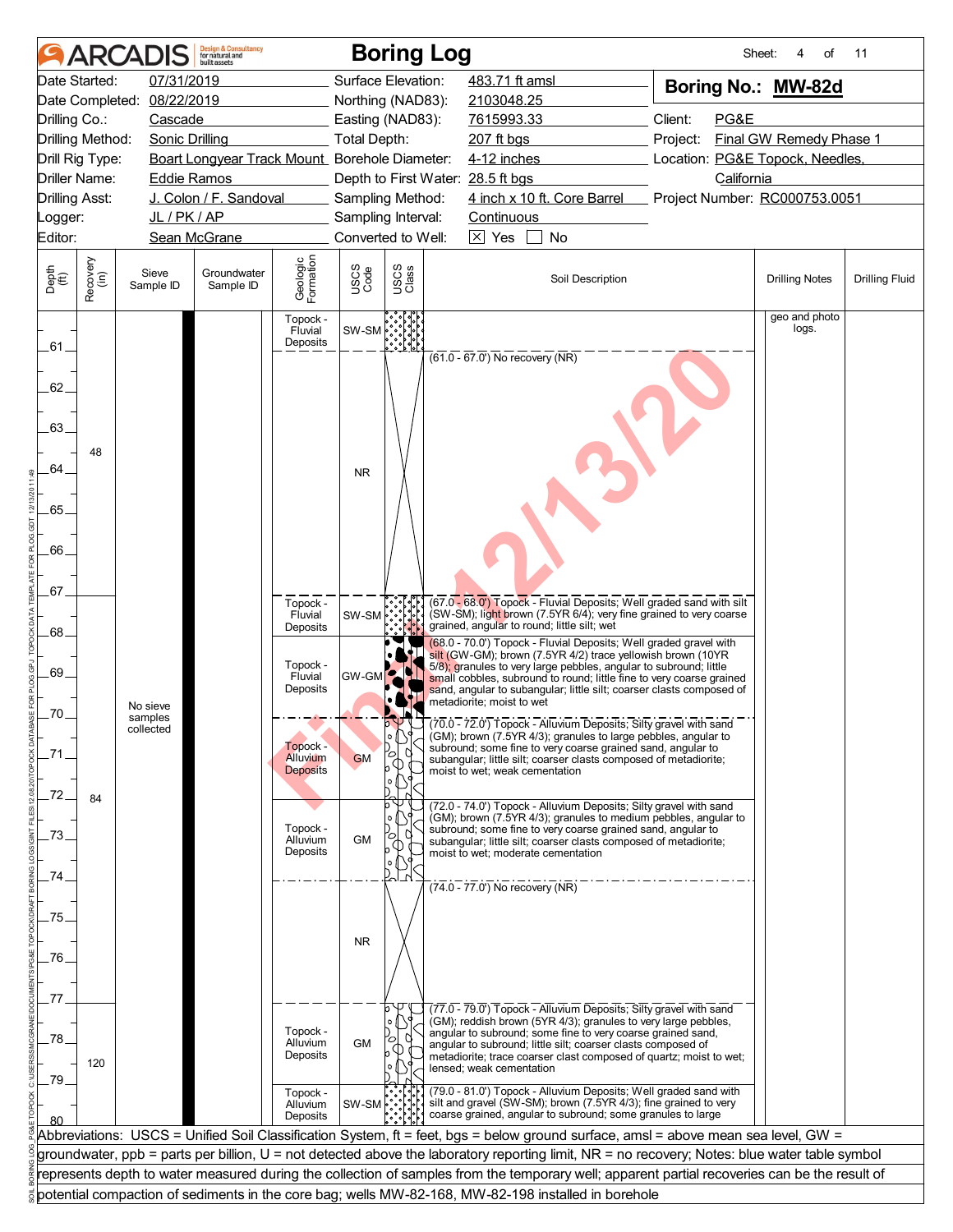|                                  |                  | <b>ARCADIS</b>        | <b>Design &amp; Consultancy</b><br>for natural and<br>huilt assets |                                  |                                        |                                       | <b>Boring Log</b>                                                                                                                                                                                                                                                                 | Sheet:                                      | 5<br>of                              | 11                    |
|----------------------------------|------------------|-----------------------|--------------------------------------------------------------------|----------------------------------|----------------------------------------|---------------------------------------|-----------------------------------------------------------------------------------------------------------------------------------------------------------------------------------------------------------------------------------------------------------------------------------|---------------------------------------------|--------------------------------------|-----------------------|
|                                  | Date Started:    | 07/31/2019            |                                                                    |                                  | Surface Elevation:                     |                                       | 483.71 ft amsl                                                                                                                                                                                                                                                                    | Boring No.: MW-82d                          |                                      |                       |
|                                  | Date Completed:  | 08/22/2019            |                                                                    |                                  | Northing (NAD83):                      |                                       | 2103048.25                                                                                                                                                                                                                                                                        |                                             |                                      |                       |
| Drilling Co.:                    |                  | Cascade               |                                                                    |                                  | Easting (NAD83):                       |                                       | 7615993.33                                                                                                                                                                                                                                                                        | Client:<br>PG&E                             |                                      |                       |
| Drilling Method:                 |                  | <b>Sonic Drilling</b> |                                                                    |                                  | <b>Total Depth:</b>                    |                                       | 207 ft bgs                                                                                                                                                                                                                                                                        | Project:                                    | Final GW Remedy Phase 1              |                       |
|                                  | Drill Rig Type:  |                       | Boart Longyear Track Mount_ Borehole Diameter:                     |                                  |                                        |                                       | 4-12 inches                                                                                                                                                                                                                                                                       | Location: PG&E Topock, Needles,             |                                      |                       |
|                                  | Driller Name:    | Eddie Ramos           | J. Colon / F. Sandoval                                             |                                  |                                        |                                       | Depth to First Water: 28.5 ft bgs<br>4 inch x 10 ft. Core Barrel                                                                                                                                                                                                                  | California<br>Project Number: RC000753.0051 |                                      |                       |
| <b>Drilling Asst:</b><br>_ogger: |                  | JL/PK/AP              |                                                                    |                                  | Sampling Method:<br>Sampling Interval: |                                       | Continuous                                                                                                                                                                                                                                                                        |                                             |                                      |                       |
| Editor:                          |                  |                       | Sean McGrane                                                       |                                  | Converted to Well:                     |                                       | $\boxed{\times}$ Yes<br><b>No</b>                                                                                                                                                                                                                                                 |                                             |                                      |                       |
|                                  |                  |                       |                                                                    |                                  |                                        |                                       |                                                                                                                                                                                                                                                                                   |                                             |                                      |                       |
| Depth<br>(ft)                    | Recovery<br>(in) | Sieve<br>Sample ID    | Groundwater<br>Sample ID                                           | Geologic<br>Formation            | USCS<br>Code                           | USCS<br>Class                         | Soil Description                                                                                                                                                                                                                                                                  |                                             | <b>Drilling Notes</b>                | <b>Drilling Fluid</b> |
| .81.                             |                  |                       |                                                                    | Topock -<br>Alluvium<br>Deposits | SW-SM                                  |                                       | pebbles; little silt; trace clay; coarser clasts composed of<br>metadiorite; trace coarser clast composed of quartz; moist;<br>moderate cementation                                                                                                                               |                                             |                                      |                       |
| 82.                              |                  |                       |                                                                    | Topock -<br>Alluvium<br>Deposits | GW-GM                                  | !• <br>И                              | (81.0 - 82.0") Topock - Alluvium Deposits; Well graded gravel with<br>silt and sand (GW-GM); brown (10YR 4/3); granules to very large<br>pebbles, angular to subangular; little fine to very coarse grained<br>sand, angular to subround; little silt; coarser clasts composed of |                                             |                                      |                       |
|                                  |                  |                       |                                                                    |                                  |                                        | b<br>l o                              | metadiorite; dry to moist; weak cementatio <mark>n</mark>                                                                                                                                                                                                                         |                                             |                                      |                       |
| 83.                              |                  |                       |                                                                    |                                  |                                        | $\sim$<br>➀                           | (82.0 - 85.0') Topock - Alluvium Deposits; Silty gravel (GM); brown<br>(7.5YR 4/3); granules to large pebbles, angular to subangular;                                                                                                                                             |                                             |                                      |                       |
|                                  | 120              |                       |                                                                    | Topock -<br>Alluvium             | <b>GM</b>                              | ۱o                                    | some silt; little fine to very coarse grained sand, angular to<br>subround; coarser clasts composed of metadiorite; trace coarser                                                                                                                                                 |                                             |                                      |                       |
| 84                               |                  |                       | MW-H-VAS-<br>82-87                                                 | Deposits                         |                                        | $\epsilon$                            | clast composed of quartz; moist to wet; moderate cementation                                                                                                                                                                                                                      |                                             |                                      |                       |
|                                  |                  |                       | $(< 0.0333$ U<br>ppb)<br>8/8/2019                                  |                                  |                                        | ۰o                                    |                                                                                                                                                                                                                                                                                   |                                             |                                      |                       |
| .85.                             |                  |                       | 11:37                                                              | Topock -                         | GC                                     |                                       | (85.0 - 85.5') Topock - Alluvium Deposits; Clayey gravel (GC);                                                                                                                                                                                                                    |                                             |                                      |                       |
| 86.                              |                  |                       |                                                                    | Alluvium<br>Deposits             |                                        | Ф<br>b                                | brown (7.5YR 4/4); granules to large pebbles, angular to<br>subangular; some clay; little fine to very coarse grained sand,                                                                                                                                                       |                                             |                                      |                       |
|                                  |                  |                       |                                                                    | Topock -<br>Alluvium             | <b>GM</b>                              | $\sim$                                | angular to subround; coarser clasts composed of metadiorite;<br>moist                                                                                                                                                                                                             |                                             |                                      |                       |
| .87.                             |                  |                       |                                                                    | Deposits                         |                                        | Φ                                     | (85.5 - 87.0') Topock - Alluvium Deposits; Silty gravel (GM); brown<br>(7.5YR 5/4); granules to large pebbles, angular to subangular;                                                                                                                                             |                                             |                                      |                       |
|                                  |                  |                       |                                                                    |                                  |                                        |                                       | some silt; little fine to very coarse grained sand, angular to<br>subangular; coarser clasts composed of metadiorite; trace                                                                                                                                                       |                                             | $(87.0 - 135.0')$<br>Normal drilling |                       |
| .88.                             |                  |                       |                                                                    | Topock -<br>Alluvium             | <b>GW-GM</b>                           | O.                                    | coarser clast composed of quartz; moist; moderate cementation                                                                                                                                                                                                                     |                                             | with 6-inch<br>and 10-inch           |                       |
|                                  |                  |                       |                                                                    | Deposits                         |                                        |                                       | (87.0 - 89.0') Topock - Alluvium Deposits; Well graded gravel with<br>silt and sand (GW-GM); brown (7.5YR 4/3); granules to very large                                                                                                                                            |                                             | casing.                              |                       |
| 89.                              |                  |                       |                                                                    |                                  |                                        |                                       | pebbles, angular to subangular; some coarse to very coarse<br>grained sand, angular to subangular; little silt; coarser clasts                                                                                                                                                    |                                             |                                      |                       |
|                                  |                  |                       |                                                                    |                                  |                                        | ∣o l                                  | composed of metadiorite; trace coarser clast composed of quartz;<br>wet; weak cementation                                                                                                                                                                                         |                                             |                                      |                       |
| 90.                              |                  | No sieve<br>samples   |                                                                    | Topock -<br>Alluvium             | <b>GM</b>                              | $P_{\!\!\sigma}$<br>Ø<br>$\mathbb{O}$ | (89.0 - 91.0') Topock - Alluvium Deposits; Silty gravel (GM); brown                                                                                                                                                                                                               |                                             |                                      |                       |
|                                  |                  | collected             |                                                                    | <b>Deposits</b>                  |                                        |                                       | (7.5YR 4/3); granules to large pebbles, angular to subangular;<br>little fine to very coarse grained sand, angular to subangular; little                                                                                                                                          |                                             |                                      |                       |
| _91                              |                  |                       |                                                                    |                                  |                                        |                                       | silt; coarser clasts composed of metadiorite; trace coarser clast<br>composed of quartz; wet; weak cementation                                                                                                                                                                    |                                             |                                      |                       |
|                                  |                  |                       |                                                                    |                                  |                                        |                                       | (91.0 - 94.0') Topock - Alluvium Deposits; Well graded gravel with<br>silt and sand (GW-GM); brown (7.5YR 4/3); granules to large                                                                                                                                                 |                                             |                                      |                       |
| .92.                             | 120              |                       |                                                                    | Topock -                         |                                        |                                       | pebbles, angular to subangular; little coarse to very coarse<br>grained sand, angular to subangular; little silt; coarser clasts                                                                                                                                                  |                                             |                                      |                       |
| .93.                             |                  |                       |                                                                    | Alluvium<br>Deposits             | <b>GW-GM</b>                           |                                       | composed of metadiorite; trace coarser clast composed of quartz;                                                                                                                                                                                                                  |                                             |                                      |                       |
|                                  |                  |                       |                                                                    |                                  |                                        |                                       | wet; weak cementation                                                                                                                                                                                                                                                             |                                             |                                      |                       |
| .94                              |                  |                       |                                                                    |                                  |                                        |                                       |                                                                                                                                                                                                                                                                                   |                                             |                                      |                       |
|                                  |                  |                       |                                                                    |                                  |                                        |                                       | (94.0 - 97.0') Topock - Alluvium Deposits; Well graded gravel with<br>silt and sand (GW-GM); reddish brown (5YR 4/3); granules to                                                                                                                                                 |                                             |                                      |                       |
| 95.                              |                  |                       |                                                                    |                                  |                                        |                                       | large pebbles, angular to subangular; little fine to very coarse<br>grained sand, angular to subangular; little silt; coarser clasts                                                                                                                                              |                                             |                                      |                       |
|                                  |                  |                       |                                                                    | Topock -<br>Alluvium             | $GW-GM$                                |                                       | composed of metadiorite; trace coarser clast composed of quartz;<br>wet; weak cementation; core bag ruptured sample disturbed                                                                                                                                                     |                                             |                                      |                       |
| .96.                             |                  |                       |                                                                    | Deposits                         |                                        |                                       |                                                                                                                                                                                                                                                                                   |                                             |                                      |                       |
|                                  |                  |                       |                                                                    |                                  |                                        |                                       |                                                                                                                                                                                                                                                                                   |                                             |                                      |                       |
| 97                               |                  |                       |                                                                    |                                  |                                        |                                       | (97.0 - 99.0') Topock - Alluvium Deposits; Well graded gravel with                                                                                                                                                                                                                |                                             |                                      |                       |
|                                  |                  |                       |                                                                    | Topock -                         |                                        |                                       | sand (GW); brown (7.5YR 4/3); granules to very large pebbles,<br>angular to subangular; some medium to very coarse grained sand,                                                                                                                                                  |                                             |                                      |                       |
| .98.                             |                  |                       |                                                                    | Alluvium<br>Deposits             | GW                                     |                                       | angular to subround; trace silt; wet; weak cementation                                                                                                                                                                                                                            |                                             |                                      |                       |
|                                  | 120              |                       |                                                                    |                                  |                                        |                                       |                                                                                                                                                                                                                                                                                   |                                             |                                      |                       |
| .99                              |                  |                       |                                                                    | Topock -                         |                                        |                                       | (99.0 - 101.0') Topock - Alluvium Deposits; Well graded sand with                                                                                                                                                                                                                 |                                             |                                      |                       |
| 100                              |                  |                       |                                                                    | Alluvium<br>Deposits             | SW-SM                                  |                                       | silt and gravel (SW-SM); reddish brown (5YR 5/3); fine grained to<br>very coarse grained, angular to subround; and granules to large                                                                                                                                              |                                             |                                      |                       |
|                                  |                  |                       |                                                                    |                                  |                                        |                                       | Abbreviations: USCS = Unified Soil Classification System, ft = feet, bgs = below ground surface, amsl = above mean sea level, GW =                                                                                                                                                |                                             |                                      |                       |
|                                  |                  |                       |                                                                    |                                  |                                        |                                       | groundwater, ppb = parts per billion, U = not detected above the laboratory reporting limit, NR = no recovery; Notes: blue water table symbol                                                                                                                                     |                                             |                                      |                       |
|                                  |                  |                       |                                                                    |                                  |                                        |                                       | represents depth to water measured during the collection of samples from the temporary well; apparent partial recoveries can be the result of                                                                                                                                     |                                             |                                      |                       |
|                                  |                  |                       |                                                                    |                                  |                                        |                                       | potential compaction of sediments in the core bag; wells MW-82-168, MW-82-198 installed in borehole                                                                                                                                                                               |                                             |                                      |                       |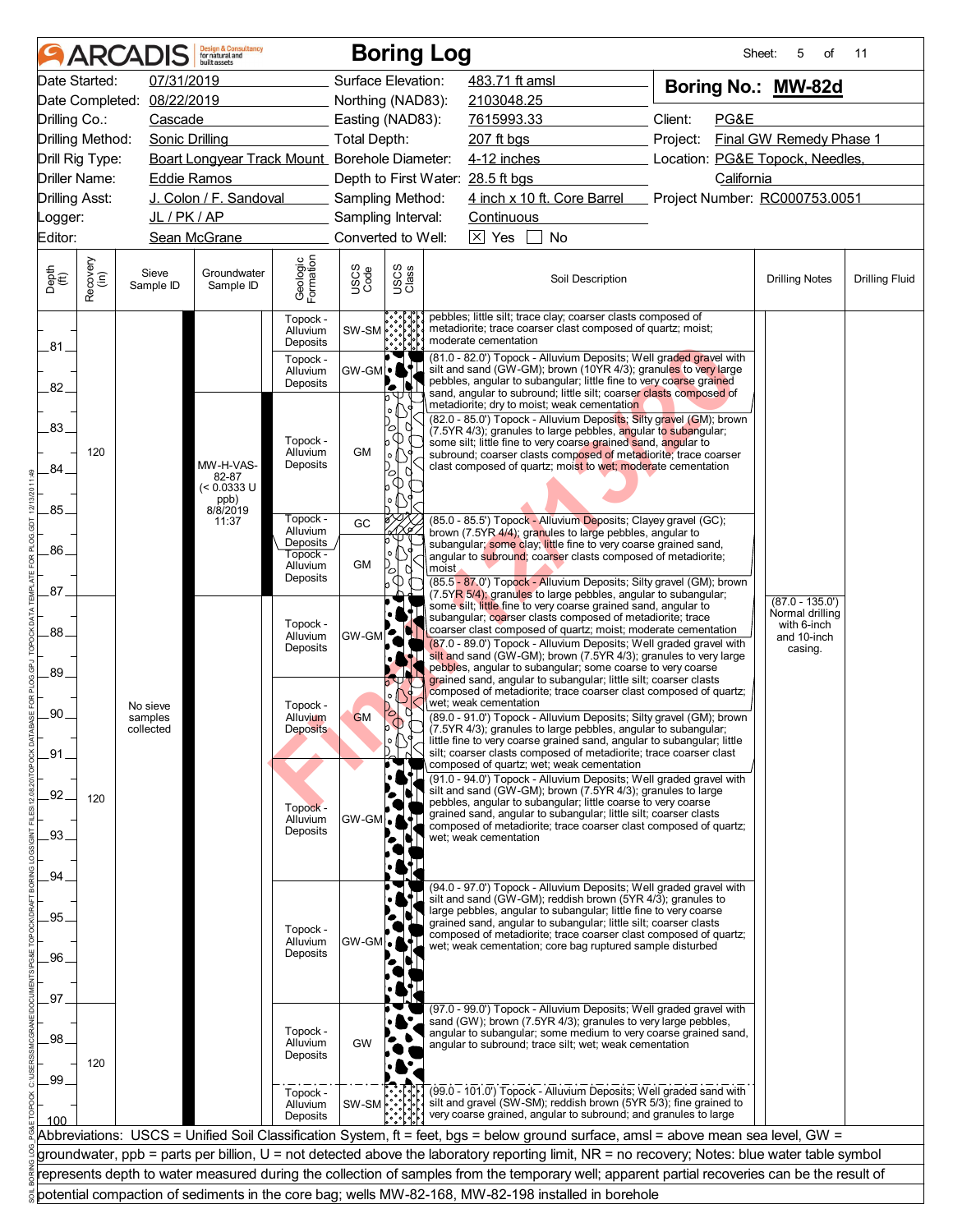|                       |                      |                       | <b>Design &amp; Consultancy</b><br>for natural and<br>built assets |                                  |                                          |               | <b>Boring Log</b>                                                                                                                                                                                                                                                                              | Sheet:                          | 6<br>οf                 | 11                    |
|-----------------------|----------------------|-----------------------|--------------------------------------------------------------------|----------------------------------|------------------------------------------|---------------|------------------------------------------------------------------------------------------------------------------------------------------------------------------------------------------------------------------------------------------------------------------------------------------------|---------------------------------|-------------------------|-----------------------|
|                       | Date Started:        | 07/31/2019            |                                                                    |                                  | Surface Elevation:                       |               | 483.71 ft amsl                                                                                                                                                                                                                                                                                 | Boring No.: MW-82d              |                         |                       |
|                       | Date Completed:      | 08/22/2019            |                                                                    |                                  | Northing (NAD83):                        |               | 2103048.25                                                                                                                                                                                                                                                                                     |                                 |                         |                       |
| Drilling Co.:         |                      | Cascade               |                                                                    |                                  | Easting (NAD83):                         |               | 7615993.33                                                                                                                                                                                                                                                                                     | Client:<br>PG&E                 |                         |                       |
| Drilling Method:      |                      | <b>Sonic Drilling</b> |                                                                    |                                  | <b>Total Depth:</b>                      |               | 207 ft bgs                                                                                                                                                                                                                                                                                     | Project:                        | Final GW Remedy Phase 1 |                       |
| Drill Rig Type:       |                      |                       | Boart Longyear Track Mount_Borehole Diameter:                      |                                  |                                          |               | 4-12 inches                                                                                                                                                                                                                                                                                    | Location: PG&E Topock, Needles, |                         |                       |
|                       | <b>Driller Name:</b> | Eddie Ramos           |                                                                    |                                  |                                          |               | Depth to First Water: 28.5 ft bgs                                                                                                                                                                                                                                                              | California                      |                         |                       |
| <b>Drilling Asst:</b> |                      |                       | J. Colon / F. Sandoval                                             |                                  | Sampling Method:                         |               | 4 inch x 10 ft. Core Barrel                                                                                                                                                                                                                                                                    | Project Number: RC000753.0051   |                         |                       |
| _ogger:               |                      | JL / PK / AP          |                                                                    |                                  | Sampling Interval:<br>Converted to Well: |               | Continuous<br>$\boxed{\times}$ Yes<br><b>No</b>                                                                                                                                                                                                                                                |                                 |                         |                       |
| Editor:               |                      |                       | Sean McGrane                                                       |                                  |                                          |               |                                                                                                                                                                                                                                                                                                |                                 |                         |                       |
| Depth<br>(ft)         | Recovery<br>(in)     | Sieve<br>Sample ID    | Groundwater<br>Sample ID                                           | Geologic<br>Formation            | USCS<br>Code                             | USCS<br>Class | Soil Description                                                                                                                                                                                                                                                                               |                                 | <b>Drilling Notes</b>   | <b>Drilling Fluid</b> |
| $-101$                |                      |                       |                                                                    | Topock -<br>Alluvium<br>Deposits | SW-SM                                    |               | pebbles, angular to subangular; little silt; coarser clasts composed<br>of metadiorite; trace coarser clast composed of quartz; wet; weak<br>cementation                                                                                                                                       |                                 |                         |                       |
| 102                   |                      |                       |                                                                    |                                  |                                          |               | (101.0 - 104.0') Topock - Alluvium Deposits; Well graded sand<br>with silt and gravel (SW-SM); reddish brown (5YR 4/3); fine<br>grained to very coarse grained, angular to subround; some                                                                                                      |                                 |                         |                       |
|                       |                      |                       |                                                                    | Topock -<br>Alluvium             | SW-SM                                    |               | granules to large pebbles, angular to subangular; trace silt;<br>coarser clasts composed of metadiorite; trace coarser clast                                                                                                                                                                   |                                 |                         |                       |
| 103                   |                      |                       |                                                                    | Deposits                         |                                          |               | composed of quartz; wet; weak cementation                                                                                                                                                                                                                                                      |                                 |                         |                       |
|                       | 120                  |                       |                                                                    |                                  |                                          |               |                                                                                                                                                                                                                                                                                                |                                 |                         |                       |
| 104                   |                      |                       |                                                                    |                                  |                                          |               | (104.0 - 107.0') Topock - Alluvium Deposits; Well graded sand                                                                                                                                                                                                                                  |                                 |                         |                       |
|                       |                      |                       |                                                                    |                                  |                                          |               | with silt and gravel (SW-SM); brown (7.5YR 4/3); medium grained                                                                                                                                                                                                                                |                                 |                         |                       |
| $-105$                |                      |                       |                                                                    | Topock -                         |                                          |               | to very coarse grained, angular to subangular; little granules to<br>medium pebbles, angular to subangular; little silt; coarser clasts                                                                                                                                                        |                                 |                         |                       |
|                       |                      |                       |                                                                    | Alluvium                         | SW-SM                                    |               | composed of metadiorite; trace coarser clast composed of quartz;<br>wet; weak cementation                                                                                                                                                                                                      |                                 |                         |                       |
| _106_                 |                      |                       |                                                                    | Deposits                         |                                          |               |                                                                                                                                                                                                                                                                                                |                                 |                         |                       |
|                       |                      |                       |                                                                    |                                  |                                          |               |                                                                                                                                                                                                                                                                                                |                                 |                         |                       |
| 107                   |                      |                       |                                                                    |                                  |                                          |               | (107.0 - 109.0') Topock - Alluvium Deposits; Well graded sand                                                                                                                                                                                                                                  |                                 |                         |                       |
| _108_                 |                      |                       |                                                                    | Topock -                         |                                          |               | with silt and gravel (SW-SM); brown (7.5YR 5/3); fine grained to<br>very coarse grained, angular to subround; and granules to large                                                                                                                                                            |                                 |                         |                       |
|                       |                      |                       |                                                                    | Alluvium<br>Deposits             | SW-SM                                    |               | pebbles, angular to subround; little silt; coarser clasts composed<br>of metadiorite; trace coarser clast composed of conglomerate;                                                                                                                                                            |                                 |                         |                       |
| $-109$                |                      |                       |                                                                    |                                  |                                          |               | wet: moderate cementation                                                                                                                                                                                                                                                                      |                                 |                         |                       |
|                       |                      |                       |                                                                    |                                  |                                          |               | (109.0 - 111.0') Topock - Alluvium Deposits; Well graded sand<br>with silt and gravel (SW-SM); reddish brown (5YR 5/3); fine                                                                                                                                                                   |                                 |                         |                       |
| $-110$                |                      | No sieve<br>samples   |                                                                    | Topock -<br>Alluvium             | <b>SW-SM</b>                             |               | grained to very coarse grained, angular to subangular; and<br>granules to large pebbles, angular to subround; coarser clasts                                                                                                                                                                   |                                 |                         |                       |
|                       |                      | collected             |                                                                    | <b>Deposits</b>                  |                                          |               | composed of metadiorite; trace coarser clast composed of quartz;<br>wet: weak cementation                                                                                                                                                                                                      |                                 |                         |                       |
| 111                   |                      |                       |                                                                    |                                  |                                          |               |                                                                                                                                                                                                                                                                                                |                                 |                         |                       |
|                       |                      |                       |                                                                    |                                  |                                          |               | (111.0 - 114.0') Topock - Alluvium Deposits; Well graded sand<br>with silt and gravel (SW-SM); reddish brown (5YR 5/4); fine                                                                                                                                                                   |                                 |                         |                       |
| $-112$                | 120                  |                       |                                                                    | Topock -                         |                                          |               | grained to very coarse grained, angular to subangular; and<br>granules to very large pebbles, angular to subround; little silt;                                                                                                                                                                |                                 |                         |                       |
|                       |                      |                       |                                                                    | Alluvium                         | SW-SM                                    |               | coarser clasts composed of metadiorite; trace coarser clast<br>composed of quartz; wet; weak cementation                                                                                                                                                                                       |                                 |                         |                       |
| $-113$                |                      |                       |                                                                    | Deposits                         |                                          |               |                                                                                                                                                                                                                                                                                                |                                 |                         |                       |
|                       |                      |                       | MW-H-VAS-                                                          |                                  |                                          |               |                                                                                                                                                                                                                                                                                                |                                 |                         |                       |
| 114                   |                      |                       | 112-117                                                            |                                  |                                          |               | (114.0 - 117.0') Topock - Alluvium Deposits; Well graded sand                                                                                                                                                                                                                                  |                                 |                         |                       |
|                       |                      |                       | $(< 0.17$ U<br>ppb)<br>8/9/2019                                    |                                  |                                          |               | with silt and gravel (SW-SM); reddish brown / moderate brown<br>(5YR 4/4); fine grained to very coarse grained, angular to                                                                                                                                                                     |                                 |                         |                       |
| $-115$                |                      |                       | 09:49                                                              | Topock -                         |                                          |               | subangular; and granules to large pebbles, angular to subround;<br>little silt; coarser clasts composed of metadiorite; wet; weak                                                                                                                                                              |                                 |                         |                       |
| $-116$                |                      |                       |                                                                    | Alluvium<br>Deposits             | SW-SM                                    |               | cementation                                                                                                                                                                                                                                                                                    |                                 |                         |                       |
|                       |                      |                       |                                                                    |                                  |                                          |               |                                                                                                                                                                                                                                                                                                |                                 |                         |                       |
| _117_                 |                      |                       |                                                                    |                                  |                                          |               |                                                                                                                                                                                                                                                                                                |                                 |                         |                       |
|                       |                      |                       |                                                                    |                                  |                                          |               | (117.0 - 128.0') Topock - Alluvium Deposits; Silty gravel with sand<br>(GM); reddish brown (5YR 4/3); granules to very large pebbles,                                                                                                                                                          |                                 |                         |                       |
| 118                   |                      |                       |                                                                    |                                  |                                          | ⌒             | angular to subround; little medium to very coarse grained sand,<br>angular to subround; little silt; coarser clasts composed of                                                                                                                                                                |                                 |                         |                       |
|                       | 120                  |                       |                                                                    | Topock -<br>Alluvium             | <b>GM</b>                                | U)            | metadiorite; trace coarser clast composed of quartz; wet; weak                                                                                                                                                                                                                                 |                                 |                         |                       |
| $\_119$               |                      |                       |                                                                    | Deposits                         |                                          |               | cementation                                                                                                                                                                                                                                                                                    |                                 |                         |                       |
|                       |                      |                       |                                                                    |                                  |                                          |               |                                                                                                                                                                                                                                                                                                |                                 |                         |                       |
| 120                   |                      |                       |                                                                    |                                  |                                          |               |                                                                                                                                                                                                                                                                                                |                                 |                         |                       |
|                       |                      |                       |                                                                    |                                  |                                          |               | Abbreviations: USCS = Unified Soil Classification System, ft = feet, bgs = below ground surface, amsl = above mean sea level, GW =                                                                                                                                                             |                                 |                         |                       |
|                       |                      |                       |                                                                    |                                  |                                          |               | groundwater, ppb = parts per billion, U = not detected above the laboratory reporting limit, NR = no recovery; Notes: blue water table symbol<br>represents depth to water measured during the collection of samples from the temporary well; apparent partial recoveries can be the result of |                                 |                         |                       |
|                       |                      |                       |                                                                    |                                  |                                          |               | potential compaction of sediments in the core bag; wells MW-82-168, MW-82-198 installed in borehole                                                                                                                                                                                            |                                 |                         |                       |
|                       |                      |                       |                                                                    |                                  |                                          |               |                                                                                                                                                                                                                                                                                                |                                 |                         |                       |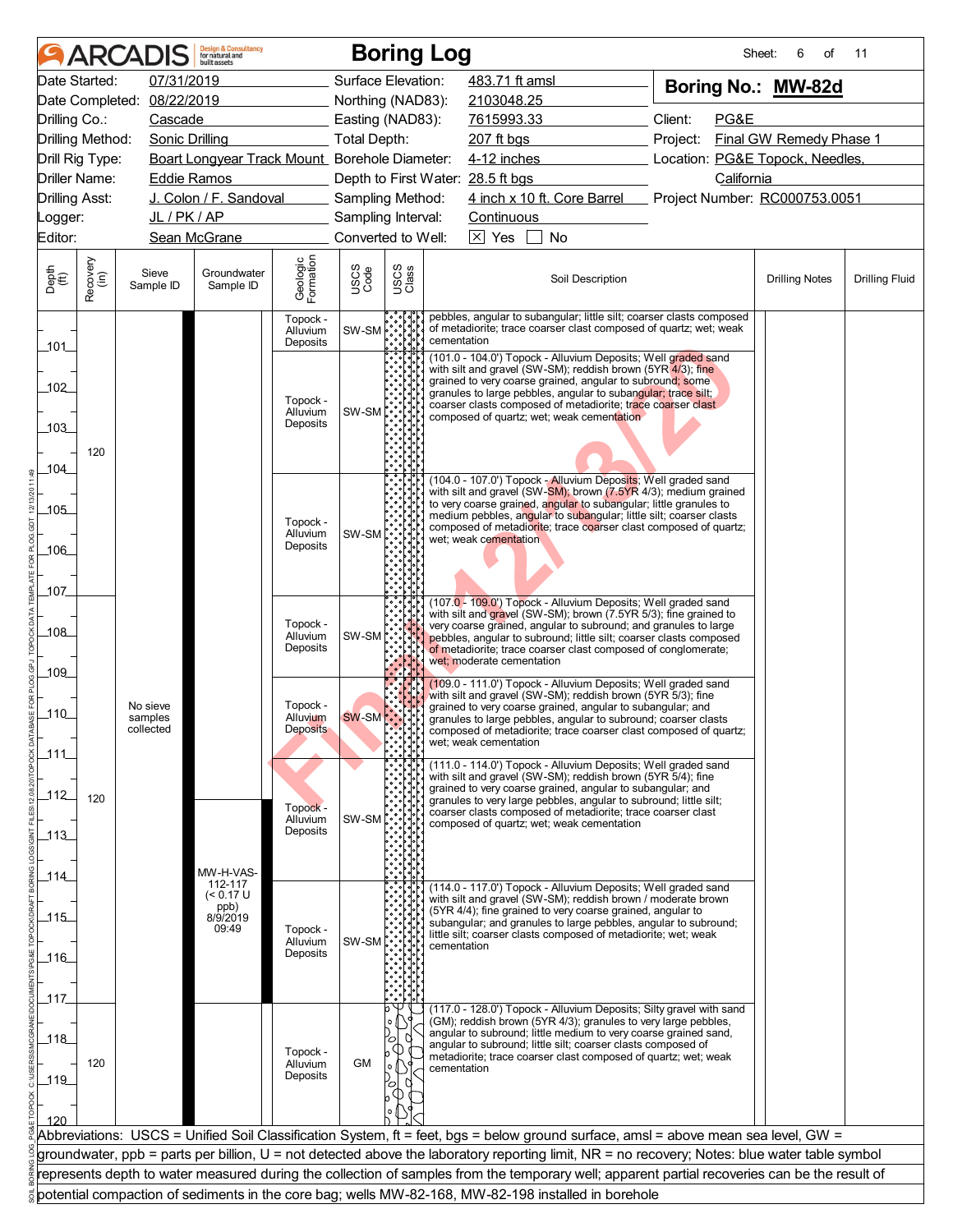|                       |                                     | ARCAD                 | <b>Design &amp; Consultancy</b><br>for natural and<br>huilt assets |                             |                     | <b>Boring Log</b>  |                                                 |                                                                                                                                                                                            | Sheet:                                                                                                                                        | 7<br>οf                                   | 11                    |
|-----------------------|-------------------------------------|-----------------------|--------------------------------------------------------------------|-----------------------------|---------------------|--------------------|-------------------------------------------------|--------------------------------------------------------------------------------------------------------------------------------------------------------------------------------------------|-----------------------------------------------------------------------------------------------------------------------------------------------|-------------------------------------------|-----------------------|
|                       | Date Started:                       | 07/31/2019            |                                                                    |                             |                     | Surface Elevation: | 483.71 ft amsl                                  |                                                                                                                                                                                            | Boring No.: MW-82d                                                                                                                            |                                           |                       |
|                       | Date Completed:                     | 08/22/2019            |                                                                    |                             |                     | Northing (NAD83):  | 2103048.25                                      |                                                                                                                                                                                            |                                                                                                                                               |                                           |                       |
| Drilling Co.:         |                                     | Cascade               |                                                                    |                             |                     | Easting (NAD83):   | 7615993.33                                      |                                                                                                                                                                                            | Client:<br>PG&E                                                                                                                               |                                           |                       |
|                       | Drilling Method:<br>Drill Rig Type: | <b>Sonic Drilling</b> | Boart Longyear Track Mount_Borehole Diameter:                      |                             | <b>Total Depth:</b> |                    | 207 ft bgs<br>4-12 inches                       |                                                                                                                                                                                            | Project:<br>Location: PG&E Topock, Needles,                                                                                                   | Final GW Remedy Phase 1                   |                       |
|                       | Driller Name:                       | <b>Eddie Ramos</b>    |                                                                    |                             |                     |                    | California<br>Depth to First Water: 28.5 ft bgs |                                                                                                                                                                                            |                                                                                                                                               |                                           |                       |
| <b>Drilling Asst:</b> |                                     |                       | J. Colon / F. Sandoval                                             |                             |                     | Sampling Method:   |                                                 | 4 inch x 10 ft. Core Barrel                                                                                                                                                                | Project Number: RC000753.0051                                                                                                                 |                                           |                       |
| Logger:               |                                     | JL/PK/AP              |                                                                    |                             |                     | Sampling Interval: | Continuous                                      |                                                                                                                                                                                            |                                                                                                                                               |                                           |                       |
| Editor:               |                                     |                       | Sean McGrane                                                       |                             |                     | Converted to Well: | $\boxtimes$ Yes                                 | <b>No</b>                                                                                                                                                                                  |                                                                                                                                               |                                           |                       |
| Depth<br>(ft)         | Recovery<br>(in)                    | Sieve<br>Sample ID    | Groundwater<br>Sample ID                                           | Geologic<br>Formation       | USCS<br>Code        | USCS<br>Class      |                                                 | Soil Description                                                                                                                                                                           |                                                                                                                                               | <b>Drilling Notes</b>                     | <b>Drilling Fluid</b> |
| 121<br>122            |                                     |                       |                                                                    |                             |                     |                    |                                                 |                                                                                                                                                                                            |                                                                                                                                               |                                           |                       |
| .123                  |                                     |                       |                                                                    |                             |                     |                    |                                                 |                                                                                                                                                                                            |                                                                                                                                               |                                           |                       |
| 124                   | 120                                 |                       |                                                                    | Topock -<br>Alluvium        | <b>GM</b>           |                    |                                                 |                                                                                                                                                                                            |                                                                                                                                               |                                           |                       |
|                       |                                     |                       |                                                                    | Deposits                    |                     |                    |                                                 |                                                                                                                                                                                            |                                                                                                                                               |                                           |                       |
| $-125$                |                                     |                       |                                                                    |                             |                     |                    |                                                 |                                                                                                                                                                                            |                                                                                                                                               |                                           |                       |
| 126                   |                                     |                       |                                                                    |                             |                     |                    |                                                 |                                                                                                                                                                                            |                                                                                                                                               |                                           |                       |
| 127                   |                                     |                       |                                                                    |                             |                     |                    |                                                 |                                                                                                                                                                                            |                                                                                                                                               |                                           |                       |
|                       |                                     |                       |                                                                    |                             |                     |                    |                                                 |                                                                                                                                                                                            |                                                                                                                                               |                                           |                       |
| .128                  |                                     |                       |                                                                    |                             |                     |                    |                                                 | (128.0 - 136.0') Topock - Alluvium Deposits; Well graded sand<br>with silt and gravel (SW-SM); reddish brown / moderate brown                                                              |                                                                                                                                               |                                           |                       |
| 129                   |                                     |                       |                                                                    |                             |                     |                    |                                                 | (5YR 4/4); fine grained to very coarse grained, angular to<br>subround; some granules to very large pebbles, angular to                                                                    |                                                                                                                                               |                                           |                       |
|                       |                                     |                       |                                                                    |                             |                     |                    |                                                 | subround; little silt; coarser clasts composed of metadiorite; trace<br>coarser clast composed of conglomerate; wet; weak cementation                                                      |                                                                                                                                               |                                           |                       |
| $\overline{130}$      |                                     | No sieve<br>samples   |                                                                    |                             |                     |                    |                                                 |                                                                                                                                                                                            |                                                                                                                                               |                                           |                       |
|                       |                                     | collected             |                                                                    |                             |                     |                    |                                                 |                                                                                                                                                                                            |                                                                                                                                               |                                           |                       |
| $131$                 |                                     |                       |                                                                    |                             |                     |                    |                                                 |                                                                                                                                                                                            |                                                                                                                                               |                                           |                       |
| 132                   |                                     |                       |                                                                    | Topock -                    |                     |                    |                                                 |                                                                                                                                                                                            |                                                                                                                                               |                                           |                       |
|                       | 120                                 |                       |                                                                    | Alluvium<br><b>Deposits</b> | SW-SM               |                    |                                                 |                                                                                                                                                                                            |                                                                                                                                               |                                           |                       |
| $-133$                |                                     |                       |                                                                    |                             |                     |                    |                                                 |                                                                                                                                                                                            |                                                                                                                                               |                                           |                       |
|                       |                                     |                       |                                                                    |                             |                     |                    |                                                 |                                                                                                                                                                                            |                                                                                                                                               |                                           |                       |
| 134                   |                                     |                       |                                                                    |                             |                     |                    |                                                 |                                                                                                                                                                                            |                                                                                                                                               |                                           |                       |
| 135                   |                                     |                       |                                                                    |                             |                     |                    |                                                 |                                                                                                                                                                                            |                                                                                                                                               |                                           |                       |
|                       |                                     |                       |                                                                    |                             |                     |                    |                                                 |                                                                                                                                                                                            |                                                                                                                                               | $(135.0 -$<br>157.0'                      |                       |
| 136                   |                                     |                       |                                                                    |                             |                     |                    |                                                 |                                                                                                                                                                                            |                                                                                                                                               | Normal drilling                           |                       |
|                       |                                     |                       |                                                                    | Topock -<br>Alluvium        | <b>GW</b>           |                    |                                                 | (136.0 - 137.0') Topock - Alluvium Deposits; Well graded gravel<br>(GW); greenish gray (GLEY1 5/1); subround; dry; metadiorite                                                             |                                                                                                                                               |                                           |                       |
| 137                   |                                     |                       |                                                                    | Deposits                    |                     |                    | boulder pulverized                              | (137.0 - 139.0') Topock - Alluvium Deposits; Well graded sand                                                                                                                              |                                                                                                                                               | $(137.0 -$                                |                       |
|                       |                                     |                       |                                                                    | Topock -                    |                     |                    |                                                 | with silt and gravel (SW-SM); reddish brown (5YR 5/3); fine<br>grained to very coarse grained, angular to subangular; little                                                               |                                                                                                                                               | 140.0'<br>Near full                       |                       |
| 138                   |                                     |                       |                                                                    | Alluvium<br>Deposits        | SW-SM               |                    |                                                 | granules to small pebbles, angular to subangular; little silt;<br>coarser clasts composed of metadiorite; wet                                                                              |                                                                                                                                               | recovery, core<br>bag ruptured            |                       |
| 139                   | 120                                 |                       |                                                                    |                             |                     |                    |                                                 |                                                                                                                                                                                            |                                                                                                                                               | on drill<br>platform.                     |                       |
|                       |                                     |                       |                                                                    | Topock -<br>Alluvium        | GW                  |                    |                                                 | (139.0 - 140.0') Topock - Alluvium Deposits; Well graded gravel<br>with sand (GW); reddish brown (5YR 5/3) to reddish brown /<br>moderate brown (5YR 4/4); granules to very large pebbles, |                                                                                                                                               | Logged from<br>material<br>collected from |                       |
| 140                   |                                     |                       |                                                                    | Deposits                    |                     |                    |                                                 |                                                                                                                                                                                            | Abbreviations: USCS = Unified Soil Classification System, ft = feet, bgs = below ground surface, amsl = above mean sea level, GW =            |                                           |                       |
|                       |                                     |                       |                                                                    |                             |                     |                    |                                                 |                                                                                                                                                                                            | groundwater, ppb = parts per billion, U = not detected above the laboratory reporting limit, NR = no recovery; Notes: blue water table symbol |                                           |                       |
|                       |                                     |                       |                                                                    |                             |                     |                    |                                                 |                                                                                                                                                                                            | represents depth to water measured during the collection of samples from the temporary well; apparent partial recoveries can be the result of |                                           |                       |
|                       |                                     |                       |                                                                    |                             |                     |                    |                                                 | potential compaction of sediments in the core bag; wells MW-82-168, MW-82-198 installed in borehole                                                                                        |                                                                                                                                               |                                           |                       |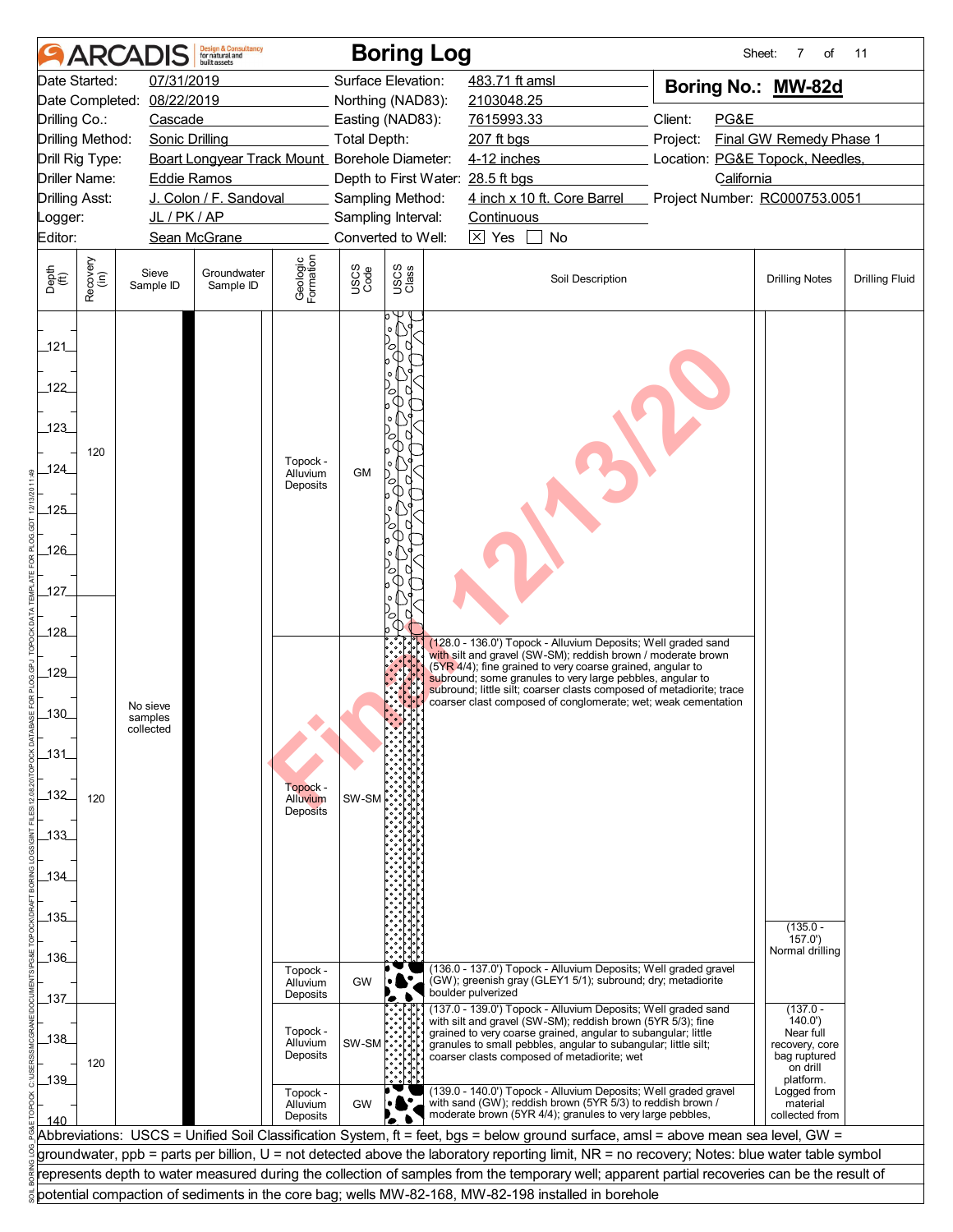|                                  | ARCAI            |                            | <b>Design &amp; Consultancy</b><br>for natural and<br>huilt assets |                                  |                                        |               | <b>Boring Log</b>                                                                                                                                                                                                                                                                                                                                                                                                                                                                                                            | Sheet:                          | 8<br>of                                                   | 11                    |
|----------------------------------|------------------|----------------------------|--------------------------------------------------------------------|----------------------------------|----------------------------------------|---------------|------------------------------------------------------------------------------------------------------------------------------------------------------------------------------------------------------------------------------------------------------------------------------------------------------------------------------------------------------------------------------------------------------------------------------------------------------------------------------------------------------------------------------|---------------------------------|-----------------------------------------------------------|-----------------------|
| Date Started:                    |                  | 07/31/2019                 |                                                                    |                                  | Surface Elevation:                     |               | 483.71 ft amsl                                                                                                                                                                                                                                                                                                                                                                                                                                                                                                               | Boring No.: MW-82d              |                                                           |                       |
|                                  |                  | Date Completed: 08/22/2019 |                                                                    |                                  | Northing (NAD83):                      |               | 2103048.25                                                                                                                                                                                                                                                                                                                                                                                                                                                                                                                   |                                 |                                                           |                       |
| Drilling Co.:                    |                  | Cascade                    |                                                                    |                                  | Easting (NAD83):                       |               | 7615993.33                                                                                                                                                                                                                                                                                                                                                                                                                                                                                                                   | Client:<br>PG&E                 |                                                           |                       |
| Drilling Method:                 |                  | <b>Sonic Drilling</b>      |                                                                    |                                  | <b>Total Depth:</b>                    |               | 207 ft bgs                                                                                                                                                                                                                                                                                                                                                                                                                                                                                                                   | Project:                        | Final GW Remedy Phase 1                                   |                       |
| Drill Rig Type:                  |                  |                            | Boart Longyear Track Mount_Borehole Diameter:                      |                                  |                                        |               | 4-12 inches                                                                                                                                                                                                                                                                                                                                                                                                                                                                                                                  | Location: PG&E Topock, Needles, |                                                           |                       |
| Driller Name:                    |                  | Eddie Ramos                |                                                                    |                                  |                                        |               | Depth to First Water: 28.5 ft bgs<br>4 inch x 10 ft. Core Barrel                                                                                                                                                                                                                                                                                                                                                                                                                                                             | California                      |                                                           |                       |
| <b>Drilling Asst:</b><br>_ogger: |                  | JL/PK/AP                   | J. Colon / F. Sandoval                                             |                                  | Sampling Method:<br>Sampling Interval: |               | Continuous                                                                                                                                                                                                                                                                                                                                                                                                                                                                                                                   | Project Number: RC000753.0051   |                                                           |                       |
| Editor:                          |                  |                            | Sean McGrane                                                       |                                  | Converted to Well:                     |               | $\boxed{\times}$ Yes<br>No                                                                                                                                                                                                                                                                                                                                                                                                                                                                                                   |                                 |                                                           |                       |
|                                  |                  |                            |                                                                    |                                  |                                        |               |                                                                                                                                                                                                                                                                                                                                                                                                                                                                                                                              |                                 |                                                           |                       |
| Depth<br>(ft)                    | Recovery<br>(in) | Sieve<br>Sample ID         | Groundwater<br>Sample ID                                           | Geologic<br>Formation            | USCS<br>Code                           | USCS<br>Class | Soil Description                                                                                                                                                                                                                                                                                                                                                                                                                                                                                                             |                                 | <b>Drilling Notes</b>                                     | <b>Drilling Fluid</b> |
| 141<br>142                       |                  |                            |                                                                    | Topock -                         |                                        |               | angular to subround; some fine to very coarse grained sand,<br>angular to subround; little silt; trace small cobbles, subangular to<br>subround; coarser clasts composed of metadiorite; trace coarser<br>clast composed of quartz; wet; weak cementation<br>(140.0 - 145.0') Topock - Alluvium Deposits; Well graded gravel<br>with silt and sand (GW-GM); reddish brown (5YR 5/3) to reddish<br>brown / moderate brown (5YR 4/4); granules to very large<br>pebbles, angular to subround; some fine to very coarse grained |                                 | the drill<br>platform.                                    |                       |
| 143                              |                  |                            |                                                                    | Alluvium<br>Deposits             | GW-GM                                  | ۰ı            | sand, angular to subround; little silt; trace small cobbles,<br>subangular to subround; coarser clasts composed of metadiorite;<br>trace coarser clast composed of quartz; wet; weak cementation                                                                                                                                                                                                                                                                                                                             |                                 |                                                           |                       |
| 120<br>144                       |                  |                            | MW-H-VAS-                                                          |                                  |                                        |               |                                                                                                                                                                                                                                                                                                                                                                                                                                                                                                                              |                                 |                                                           |                       |
|                                  |                  |                            | 142-147<br>$(< 0.17$ U<br>ppb)<br>8/10/2019                        |                                  |                                        |               |                                                                                                                                                                                                                                                                                                                                                                                                                                                                                                                              |                                 |                                                           |                       |
| $-145$                           |                  |                            | 10:04                                                              |                                  |                                        |               | (145.0 - 147.0') Topock - Alluvium Deposits; Poorly graded gravel<br>with silt and sand (GP-GM); reddish brown / moderate brown                                                                                                                                                                                                                                                                                                                                                                                              |                                 |                                                           |                       |
| $-146$                           |                  |                            |                                                                    | Topock -<br>Alluvium<br>Deposits | GP-GM                                  | Ю.<br>o       | (5YR 4/4); granules to small pebbles, angular to subangular; little<br>fine to very coarse grained sand, angular to subround; little silt;<br>coarser clasts composed of metadiorite; wet; weak cementation                                                                                                                                                                                                                                                                                                                  |                                 |                                                           |                       |
| 147                              |                  |                            |                                                                    |                                  |                                        |               | (147.0 - 149.0') Topock - Alluvium Deposits; Silty gravel with sand                                                                                                                                                                                                                                                                                                                                                                                                                                                          |                                 |                                                           |                       |
| _148_                            |                  |                            |                                                                    | Topock -<br>Alluvium             | <b>GM</b>                              | О             | (GM); reddish brown / moderate brown (5YR 4/4); granules to very<br>large pebbles, angular to subround; some fine to very coarse<br>grained sand, subangular to subround; little silt; coarser clasts                                                                                                                                                                                                                                                                                                                        |                                 |                                                           |                       |
| 149                              |                  |                            |                                                                    | Deposits                         |                                        |               | composed of metadiorite; trace coarser clast composed of quartz;<br>wet                                                                                                                                                                                                                                                                                                                                                                                                                                                      |                                 |                                                           |                       |
|                                  |                  | No sieve                   |                                                                    |                                  |                                        |               | (149.0 - 154.0') Topock - Alluvium Deposits; Well graded gravel<br>with silt and sand (SW-SM); reddish brown / moderate brown<br>(5YR 4/4); granules to medium pebbles, angular to subround; and                                                                                                                                                                                                                                                                                                                             |                                 |                                                           |                       |
| $-150$                           |                  | samples<br>collected       |                                                                    |                                  |                                        |               | fine to very coarse grained sand, subangular to subround; little silt;<br>coarser clasts composed of metadiorite; trace coarser clast<br>composed of quartz; wet                                                                                                                                                                                                                                                                                                                                                             |                                 |                                                           |                       |
| $151$                            |                  |                            |                                                                    | Topock -                         |                                        |               |                                                                                                                                                                                                                                                                                                                                                                                                                                                                                                                              |                                 |                                                           |                       |
| $-152$<br>120                    |                  |                            |                                                                    | Alluvium<br><b>Deposits</b>      | SW-SM                                  |               |                                                                                                                                                                                                                                                                                                                                                                                                                                                                                                                              |                                 |                                                           |                       |
| 153                              |                  |                            |                                                                    |                                  |                                        |               |                                                                                                                                                                                                                                                                                                                                                                                                                                                                                                                              |                                 |                                                           |                       |
|                                  |                  |                            | MW-H-VAS-                                                          |                                  |                                        |               |                                                                                                                                                                                                                                                                                                                                                                                                                                                                                                                              |                                 |                                                           |                       |
| _154_                            |                  |                            | 152-157<br>$(< 0.17$ U                                             |                                  |                                        |               | (154.0 - 157.0') Topock - Alluvium Deposits; Well graded gravel                                                                                                                                                                                                                                                                                                                                                                                                                                                              |                                 |                                                           |                       |
| $-155$                           |                  |                            | ppb)<br>8/10/2019                                                  |                                  |                                        |               | with silt and sand (GW-GM); reddish brown (5YR 4/3); granules to<br>very large pebbles, angular to subround; some fine to very coarse                                                                                                                                                                                                                                                                                                                                                                                        |                                 |                                                           |                       |
|                                  |                  |                            | 15:01                                                              | Topock -                         |                                        |               | grained sand, angular to subangular; little silt; little clay; coarser<br>clasts composed of metadiorite; trace coarser clast composed of                                                                                                                                                                                                                                                                                                                                                                                    |                                 |                                                           |                       |
| $-156$                           |                  |                            |                                                                    | Alluvium<br>Deposits             | GW-GM                                  |               | quartz; wet                                                                                                                                                                                                                                                                                                                                                                                                                                                                                                                  |                                 |                                                           |                       |
|                                  |                  |                            |                                                                    |                                  |                                        |               |                                                                                                                                                                                                                                                                                                                                                                                                                                                                                                                              |                                 |                                                           |                       |
| _157_                            |                  |                            |                                                                    |                                  |                                        |               |                                                                                                                                                                                                                                                                                                                                                                                                                                                                                                                              |                                 |                                                           |                       |
| $\_158$                          |                  |                            |                                                                    |                                  |                                        |               | (157.0 - 167.0') Topock - Alluvium Deposits; Silty sand with gravel<br>(SM); reddish brown (5YR 4/3); fine grained to very coarse<br>grained, angular to subangular; some granules to very large<br>pebbles, angular to subangular; little silt; wet                                                                                                                                                                                                                                                                         |                                 | $(157.0 -$<br>167.0')<br>Rough drilling<br>last 18 inches |                       |
| 108<br>$-159$                    |                  |                            |                                                                    | Topock -<br>Alluvium<br>Deposits | <b>SM</b>                              |               |                                                                                                                                                                                                                                                                                                                                                                                                                                                                                                                              |                                 | of run.                                                   |                       |
| 160                              |                  |                            |                                                                    |                                  |                                        |               | Abbreviations: USCS = Unified Soil Classification System, ft = feet, bgs = below ground surface, amsl = above mean sea level, GW =                                                                                                                                                                                                                                                                                                                                                                                           |                                 |                                                           |                       |
|                                  |                  |                            |                                                                    |                                  |                                        |               | groundwater, ppb = parts per billion, U = not detected above the laboratory reporting limit, NR = no recovery; Notes: blue water table symbol                                                                                                                                                                                                                                                                                                                                                                                |                                 |                                                           |                       |
|                                  |                  |                            |                                                                    |                                  |                                        |               | represents depth to water measured during the collection of samples from the temporary well; apparent partial recoveries can be the result of                                                                                                                                                                                                                                                                                                                                                                                |                                 |                                                           |                       |
|                                  |                  |                            |                                                                    |                                  |                                        |               | potential compaction of sediments in the core bag; wells MW-82-168, MW-82-198 installed in borehole                                                                                                                                                                                                                                                                                                                                                                                                                          |                                 |                                                           |                       |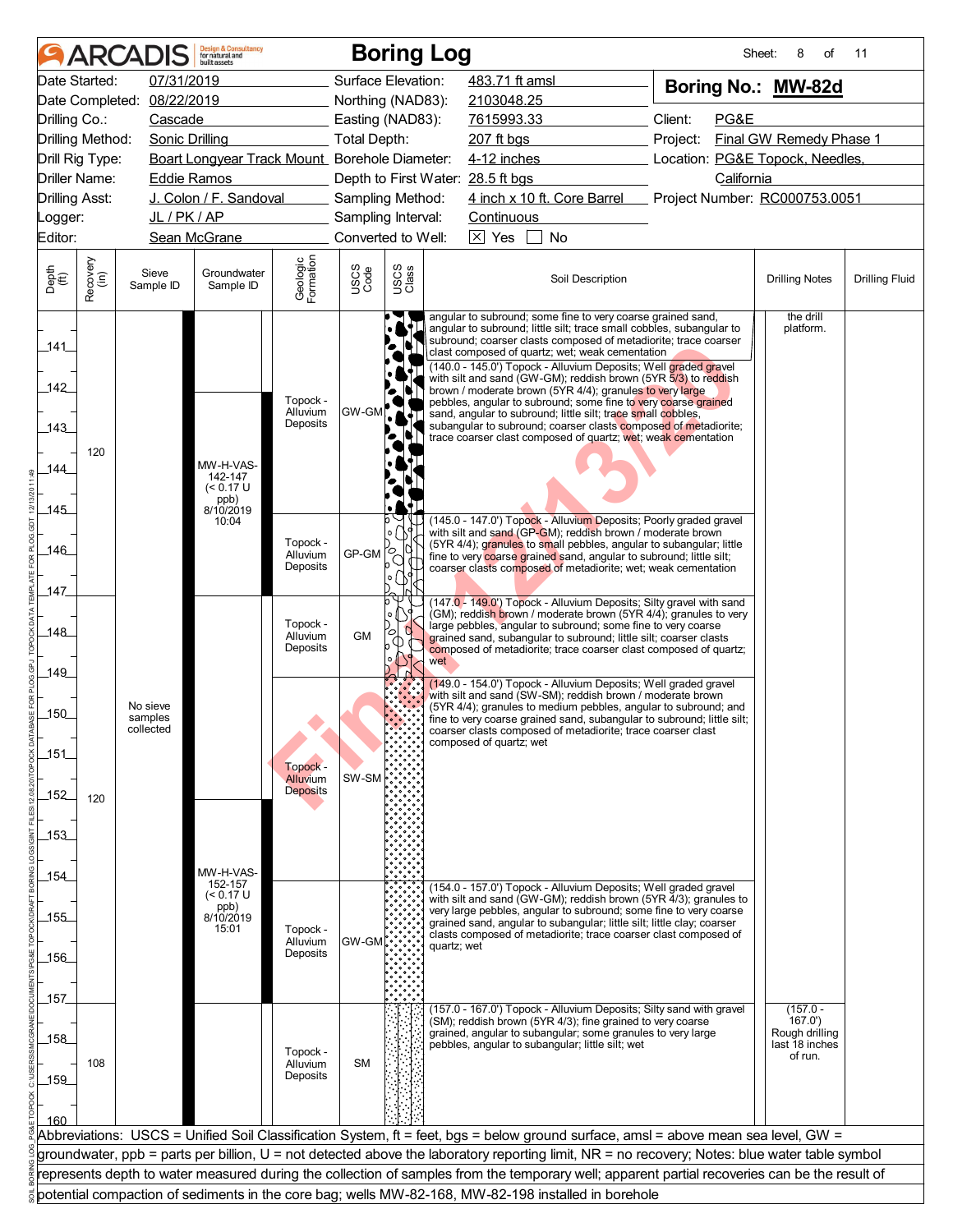|                                                    | <b>ARCA</b>      |                                  | <b>Design &amp; Consultancy</b><br>for natural and<br>built assets |                                  |                     | <b>Boring Log</b>                        |                                                                                                                                                                                                                                                                                                                                                                                                                                                                                                                                                                                | Sheet:                                      | 9<br>of                               | 11                    |
|----------------------------------------------------|------------------|----------------------------------|--------------------------------------------------------------------|----------------------------------|---------------------|------------------------------------------|--------------------------------------------------------------------------------------------------------------------------------------------------------------------------------------------------------------------------------------------------------------------------------------------------------------------------------------------------------------------------------------------------------------------------------------------------------------------------------------------------------------------------------------------------------------------------------|---------------------------------------------|---------------------------------------|-----------------------|
| Date Started:                                      |                  | 07/31/2019                       |                                                                    |                                  |                     | Surface Elevation:                       | 483.71 ft amsl                                                                                                                                                                                                                                                                                                                                                                                                                                                                                                                                                                 | Boring No.: MW-82d                          |                                       |                       |
| Date Completed:                                    |                  | 08/22/2019                       |                                                                    |                                  |                     | Northing (NAD83):                        | 2103048.25                                                                                                                                                                                                                                                                                                                                                                                                                                                                                                                                                                     |                                             |                                       |                       |
| Drilling Co.:                                      |                  | Cascade                          |                                                                    |                                  |                     | Easting (NAD83):                         | 7615993.33                                                                                                                                                                                                                                                                                                                                                                                                                                                                                                                                                                     | Client:<br>PG&E                             |                                       |                       |
| Drilling Method:                                   |                  | Sonic Drilling                   |                                                                    |                                  | <b>Total Depth:</b> |                                          | 207 ft bgs                                                                                                                                                                                                                                                                                                                                                                                                                                                                                                                                                                     | Project:                                    | Final GW Remedy Phase 1               |                       |
| Drill Rig Type:                                    |                  |                                  | Boart Longyear Track Mount_Borehole Diameter:                      |                                  |                     |                                          | 4-12 inches                                                                                                                                                                                                                                                                                                                                                                                                                                                                                                                                                                    | Location: PG&E Topock, Needles,             |                                       |                       |
| Driller Name:                                      |                  | <b>Eddie Ramos</b>               |                                                                    |                                  |                     | Depth to First Water: 28.5 ft bgs        |                                                                                                                                                                                                                                                                                                                                                                                                                                                                                                                                                                                | California<br>Project Number: RC000753.0051 |                                       |                       |
| <b>Drilling Asst:</b>                              |                  | JL / PK / AP                     | J. Colon / F. Sandoval                                             |                                  |                     | Sampling Method:                         | 4 inch x 10 ft. Core Barrel                                                                                                                                                                                                                                                                                                                                                                                                                                                                                                                                                    |                                             |                                       |                       |
| Logger:<br>Editor:                                 |                  |                                  | Sean McGrane                                                       |                                  |                     | Sampling Interval:<br>Converted to Well: | Continuous<br>$\boxtimes$ Yes<br>No                                                                                                                                                                                                                                                                                                                                                                                                                                                                                                                                            |                                             |                                       |                       |
|                                                    |                  |                                  |                                                                    |                                  |                     |                                          |                                                                                                                                                                                                                                                                                                                                                                                                                                                                                                                                                                                |                                             |                                       |                       |
| Depth<br>$\widetilde{f(t)}$                        | Recovery<br>(in) | Sieve<br>Sample ID               | Groundwater<br>Sample ID                                           | Geologic<br>Formation            | USCS<br>Code        | USCS<br>Class                            | Soil Description                                                                                                                                                                                                                                                                                                                                                                                                                                                                                                                                                               |                                             | <b>Drilling Notes</b>                 | <b>Drilling Fluid</b> |
| _161_<br>162<br>163<br>164<br>$-165$<br>166<br>167 | 108              |                                  | MW-H-VAS-<br>162-167<br>$(< 0.17$ U<br>ppb)<br>8/11/2019<br>12:01  | Topock -<br>Alluvium<br>Deposits | <b>SM</b>           |                                          | (167.0 - 171.0') Topock - Alluvium Deposits; Well graded gravel                                                                                                                                                                                                                                                                                                                                                                                                                                                                                                                |                                             | $(167.0 -$                            |                       |
| _168_<br>169<br>$\_170$<br>_171                    |                  | No sieve<br>samples<br>collected |                                                                    | Topock -<br>Alluvium<br>Deposits | <b>GW-GM</b>        |                                          | with silt and sand (GW-GM); reddish brown (5YR 4/3); granules to<br>very large pebbles, angular to subround; some fine to very coarse<br>grained sand, angular to subangular; little silt; trace small cobbles,<br>subangular to subround; coarser clasts composed of metadiorite;<br>trace coarser clast composed of conglomerate; wet; weak<br>cementation; weak HCL reaction                                                                                                                                                                                                |                                             | 187.0'<br>Smooth drilling             |                       |
|                                                    |                  |                                  |                                                                    | Topock -<br>Alluvium             | <b>GW-GM</b>        |                                          | (171.0 - 171.5') Topock - Alluvium Deposits; Well graded gravel<br>with silt and sand (GW-GM); very dark grayish brown (2.5Y 3/2);                                                                                                                                                                                                                                                                                                                                                                                                                                             |                                             |                                       |                       |
| $172$                                              | 120              |                                  |                                                                    | Deposits                         |                     |                                          | granules to small pebbles, angular to subangular; little medium to<br>very coarse grained sand, angular to subangular; little silt; coarser<br>clasts composed of metadiorite; little coarser clast composed of                                                                                                                                                                                                                                                                                                                                                                |                                             | $(171.5 -$<br>175.0'<br>Lithology was |                       |
| $-173$                                             |                  |                                  |                                                                    |                                  |                     |                                          | conglomerate; wet; moderate cementation<br>(171.5 - 175.0') Topock - Alluvium Deposits; Silty sand with gravel                                                                                                                                                                                                                                                                                                                                                                                                                                                                 |                                             | relogged in the<br>field.             |                       |
| _174_                                              |                  |                                  | MW-H-VAS-<br>172-177<br>$(< 0.17$ U                                | Topock -<br>Alluvium<br>Deposits | <b>SM</b>           |                                          | (SM); reddish brown (5YR 4/3); very fine grained to very coarse<br>grained, angular to subround; some silt; little small to large<br>pebbles, angular to subangular; coarser clasts composed of<br>metadiorite; little coarser clast composed of conglomerate; wet;                                                                                                                                                                                                                                                                                                            |                                             |                                       |                       |
| 175                                                |                  |                                  | ppb)<br>8/12/2019                                                  |                                  |                     |                                          | moderate cementation                                                                                                                                                                                                                                                                                                                                                                                                                                                                                                                                                           |                                             |                                       |                       |
|                                                    |                  |                                  | 10:34                                                              | Topock -<br>Alluvium             | GW                  |                                          | (175.0 - 175.5') Topock - Alluvium Deposits; Well graded gravel<br>with sand (GW); black (2.5Y 2.5/1); granules to very large                                                                                                                                                                                                                                                                                                                                                                                                                                                  |                                             |                                       |                       |
| 176                                                |                  |                                  |                                                                    | Deposits                         |                     |                                          | pebbles, angular to subround; some fine to very coarse grained                                                                                                                                                                                                                                                                                                                                                                                                                                                                                                                 |                                             | $(175.5 -$<br>177.0'                  |                       |
|                                                    |                  |                                  |                                                                    | Topock -<br>Alluvium             | <b>SM</b>           |                                          | sand, angular to subangular; coarser clasts composed of<br>metadiorite; wet; possible wildfire scar                                                                                                                                                                                                                                                                                                                                                                                                                                                                            |                                             | Lithology was                         |                       |
| _177.                                              |                  |                                  |                                                                    | Deposits                         |                     |                                          | (175.5 - 177.0') Topock - Alluvium Deposits; Silty sand with gravel<br>(SM); reddish brown (5YR 4/3); very fine grained to very large                                                                                                                                                                                                                                                                                                                                                                                                                                          |                                             | relogged in the<br>field.             |                       |
| 178<br>_179_<br>180                                | 120              |                                  |                                                                    | Topock -<br>Alluvium<br>Deposits | <b>SM</b>           |                                          | pebbles, angular to subround; some silt; little small to large<br>pebbles, angular to subangular; coarser clasts composed of<br>metadiorite; little coarser clast composed of conglomerate; wet;<br>moderate cementation<br>(177.0 - 187.0') Topock - Alluvium Deposits; Silty sand with gravel<br>(SM); reddish brown (2.5YR 4/3); fine grained to very coarse<br>grained, angular to subround; little granules to very large pebbles,<br>angular to subangular; little silt; coarser clasts composed of<br>metadiorite; little coarser clast composed of conglomerate; moist |                                             |                                       |                       |
|                                                    |                  |                                  |                                                                    |                                  |                     |                                          | Abbreviations: USCS = Unified Soil Classification System, ft = feet, bgs = below ground surface, amsl = above mean sea level, GW =                                                                                                                                                                                                                                                                                                                                                                                                                                             |                                             |                                       |                       |
|                                                    |                  |                                  |                                                                    |                                  |                     |                                          | groundwater, ppb = parts per billion, U = not detected above the laboratory reporting limit, NR = no recovery; Notes: blue water table symbol                                                                                                                                                                                                                                                                                                                                                                                                                                  |                                             |                                       |                       |
|                                                    |                  |                                  |                                                                    |                                  |                     |                                          | represents depth to water measured during the collection of samples from the temporary well; apparent partial recoveries can be the result of                                                                                                                                                                                                                                                                                                                                                                                                                                  |                                             |                                       |                       |
|                                                    |                  |                                  |                                                                    |                                  |                     |                                          | potential compaction of sediments in the core bag; wells MW-82-168, MW-82-198 installed in borehole                                                                                                                                                                                                                                                                                                                                                                                                                                                                            |                                             |                                       |                       |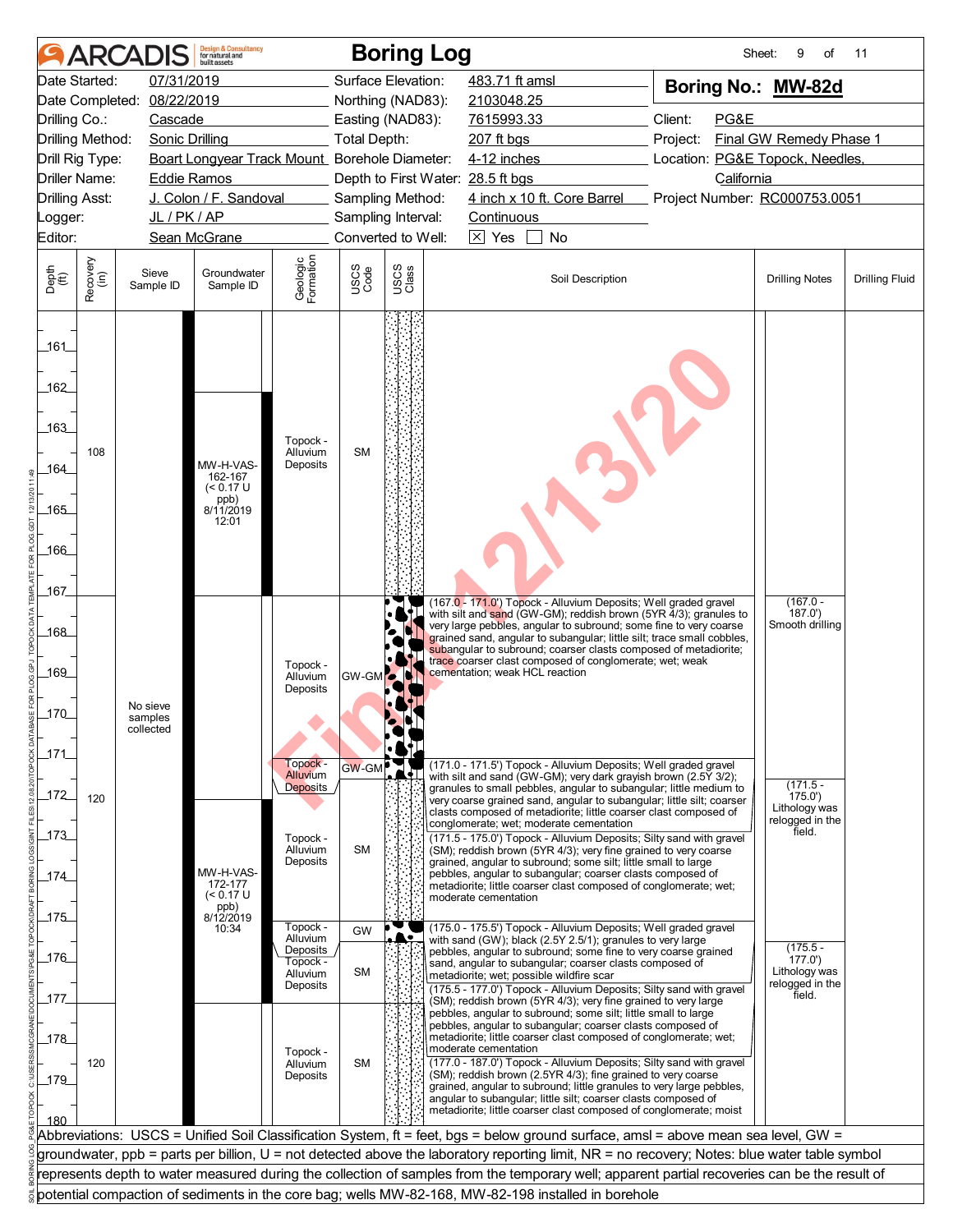| 07/31/2019<br>Surface Elevation:<br>483.71 ft amsl<br>Date Started:<br>Boring No.: MW-82d<br>08/22/2019<br>Northing (NAD83):<br>2103048.25<br>Client:<br>PG&E<br>Cascade<br>Easting (NAD83):<br>7615993.33<br><b>Total Depth:</b><br>Final GW Remedy Phase 1<br><b>Sonic Drilling</b><br>$207$ ft bgs<br>Project:<br>Boart Longyear Track Mount_Borehole Diameter:<br>4-12 inches<br>Location: PG&E Topock, Needles,<br>California<br><b>Eddie Ramos</b><br>Depth to First Water: 28.5 ft bgs<br>J. Colon / F. Sandoval<br>4 inch x 10 ft. Core Barrel<br>Project Number: RC000753.0051<br><b>Drilling Asst:</b><br>Sampling Method:<br>JL/PK/AP<br>Sampling Interval:<br>Continuous<br>Logger:<br>Converted to Well:<br>$\boxtimes$ Yes<br>No<br>Editor:<br>Sean McGrane<br>Geologic<br>Formation<br>Recovery<br>(in)<br>USCS<br>Class<br>USCS<br>Code<br>Sieve<br>Groundwater<br>Soil Description<br><b>Drilling Fluid</b><br><b>Drilling Notes</b><br>Sample ID<br>Sample ID<br>to wet; weak cementation<br>Topock -<br><b>SM</b><br>120<br>Alluvium<br>Deposits<br>MW-H-VAS-<br>182-187<br>$(< 0.17$ U<br>ppb)<br>8/13/2019<br>10:08<br>$(187.0 -$<br>(187.0 - 197.0') Topock - Alluvium Deposits; Silty sand with gravel<br>(SM); reddish brown (5YR 4/3); very fine grained to very coarse<br>197.0'<br>Increase in<br>grained, angular to subround; little small to large pebbles, angular<br>to subangular; little silt; coarser clasts composed of metadiorite;<br>bedrock<br>and coarser clast composed of conglomerate; moist to wet; strong<br>fragments and<br>fine grained<br>cementation; weak HCL reaction<br>material and a<br>decrease in<br>sands interpret<br>in the field as<br>No sieve<br>samples<br>contact with<br>collected<br>weatnered<br>bedrock.<br>Lithology was<br>relogged in the<br>field and<br>Topock -<br>contact<br>120<br>Alluvium<br><b>SM</b><br>adjusted<br><b>Deposits</b><br>based on QC<br>review. 187 to<br>194 ft bgs<br>smooth<br>drilling, 194 to<br>196 ft. bgs<br>MW-H-VAS-<br>192-197<br>tight drilling<br>$(< 0.17$ U<br>reported by<br>driller.<br>ppb)<br>8/14/2019<br>10:37<br>(197.0')<br>(197.0 - 198.0') Topock - Alluvium Deposits; Well graded gravel<br>Topock -<br>(GW); very dark greenish gray (GLEY1 3/1); granules to very large<br>Cleanout of<br>GW<br>Alluvium<br>pebbles, angular to subround; wet; iron oxide staining; logged<br>borehole<br>Deposits<br>from the drill rod shoe, coarser clasts metadiorite<br>returned a well<br>graded gravel<br>(198.0 - 203.0') Topock - Weathered Bedrock - conglomerate;<br>120<br>Topock -<br>with no<br>Clayey sand with gravel (SC); reddish brown / moderate brown<br>Weathered<br>sand/fines in<br>SC<br>(5YR 4/4); fine grained to very coarse grained, angular to<br>Bedrock -<br>shoe.<br>subangular; little granules to large pebbles, angular to subround;<br>conglomerate<br>little clay; coarser clast composed of conglomerate; some coarser<br>clasts composed of metadiorite; wet to moist; strong cementation<br>Abbreviations: USCS = Unified Soil Classification System, ft = feet, bgs = below ground surface, amsl = above mean sea level, GW =<br>groundwater, ppb = parts per billion, U = not detected above the laboratory reporting limit, NR = no recovery; Notes: blue water table symbol<br>represents depth to water measured during the collection of samples from the temporary well; apparent partial recoveries can be the result of |                                                                                                                               | <b>ARCA</b> |  | <b>Design &amp; Consultancy</b><br>for natural and<br>built assets |  |  | <b>Boring Log</b> |  |  |  | Sheet: | 10<br>οf | 11 |
|---------------------------------------------------------------------------------------------------------------------------------------------------------------------------------------------------------------------------------------------------------------------------------------------------------------------------------------------------------------------------------------------------------------------------------------------------------------------------------------------------------------------------------------------------------------------------------------------------------------------------------------------------------------------------------------------------------------------------------------------------------------------------------------------------------------------------------------------------------------------------------------------------------------------------------------------------------------------------------------------------------------------------------------------------------------------------------------------------------------------------------------------------------------------------------------------------------------------------------------------------------------------------------------------------------------------------------------------------------------------------------------------------------------------------------------------------------------------------------------------------------------------------------------------------------------------------------------------------------------------------------------------------------------------------------------------------------------------------------------------------------------------------------------------------------------------------------------------------------------------------------------------------------------------------------------------------------------------------------------------------------------------------------------------------------------------------------------------------------------------------------------------------------------------------------------------------------------------------------------------------------------------------------------------------------------------------------------------------------------------------------------------------------------------------------------------------------------------------------------------------------------------------------------------------------------------------------------------------------------------------------------------------------------------------------------------------------------------------------------------------------------------------------------------------------------------------------------------------------------------------------------------------------------------------------------------------------------------------------------------------------------------------------------------------------------------------------------------------------------------------------------------------------------------------------------------------------------------------------------------------------------------------------------------------------------------------------------------------------------------------------------------------------------------------------------------------------------------------------------|-------------------------------------------------------------------------------------------------------------------------------|-------------|--|--------------------------------------------------------------------|--|--|-------------------|--|--|--|--------|----------|----|
|                                                                                                                                                                                                                                                                                                                                                                                                                                                                                                                                                                                                                                                                                                                                                                                                                                                                                                                                                                                                                                                                                                                                                                                                                                                                                                                                                                                                                                                                                                                                                                                                                                                                                                                                                                                                                                                                                                                                                                                                                                                                                                                                                                                                                                                                                                                                                                                                                                                                                                                                                                                                                                                                                                                                                                                                                                                                                                                                                                                                                                                                                                                                                                                                                                                                                                                                                                                                                                                                                       |                                                                                                                               |             |  |                                                                    |  |  |                   |  |  |  |        |          |    |
|                                                                                                                                                                                                                                                                                                                                                                                                                                                                                                                                                                                                                                                                                                                                                                                                                                                                                                                                                                                                                                                                                                                                                                                                                                                                                                                                                                                                                                                                                                                                                                                                                                                                                                                                                                                                                                                                                                                                                                                                                                                                                                                                                                                                                                                                                                                                                                                                                                                                                                                                                                                                                                                                                                                                                                                                                                                                                                                                                                                                                                                                                                                                                                                                                                                                                                                                                                                                                                                                                       | Date Completed:                                                                                                               |             |  |                                                                    |  |  |                   |  |  |  |        |          |    |
|                                                                                                                                                                                                                                                                                                                                                                                                                                                                                                                                                                                                                                                                                                                                                                                                                                                                                                                                                                                                                                                                                                                                                                                                                                                                                                                                                                                                                                                                                                                                                                                                                                                                                                                                                                                                                                                                                                                                                                                                                                                                                                                                                                                                                                                                                                                                                                                                                                                                                                                                                                                                                                                                                                                                                                                                                                                                                                                                                                                                                                                                                                                                                                                                                                                                                                                                                                                                                                                                                       | Drilling Co.:                                                                                                                 |             |  |                                                                    |  |  |                   |  |  |  |        |          |    |
|                                                                                                                                                                                                                                                                                                                                                                                                                                                                                                                                                                                                                                                                                                                                                                                                                                                                                                                                                                                                                                                                                                                                                                                                                                                                                                                                                                                                                                                                                                                                                                                                                                                                                                                                                                                                                                                                                                                                                                                                                                                                                                                                                                                                                                                                                                                                                                                                                                                                                                                                                                                                                                                                                                                                                                                                                                                                                                                                                                                                                                                                                                                                                                                                                                                                                                                                                                                                                                                                                       | Drilling Method:                                                                                                              |             |  |                                                                    |  |  |                   |  |  |  |        |          |    |
|                                                                                                                                                                                                                                                                                                                                                                                                                                                                                                                                                                                                                                                                                                                                                                                                                                                                                                                                                                                                                                                                                                                                                                                                                                                                                                                                                                                                                                                                                                                                                                                                                                                                                                                                                                                                                                                                                                                                                                                                                                                                                                                                                                                                                                                                                                                                                                                                                                                                                                                                                                                                                                                                                                                                                                                                                                                                                                                                                                                                                                                                                                                                                                                                                                                                                                                                                                                                                                                                                       | Drill Rig Type:                                                                                                               |             |  |                                                                    |  |  |                   |  |  |  |        |          |    |
|                                                                                                                                                                                                                                                                                                                                                                                                                                                                                                                                                                                                                                                                                                                                                                                                                                                                                                                                                                                                                                                                                                                                                                                                                                                                                                                                                                                                                                                                                                                                                                                                                                                                                                                                                                                                                                                                                                                                                                                                                                                                                                                                                                                                                                                                                                                                                                                                                                                                                                                                                                                                                                                                                                                                                                                                                                                                                                                                                                                                                                                                                                                                                                                                                                                                                                                                                                                                                                                                                       | Driller Name:                                                                                                                 |             |  |                                                                    |  |  |                   |  |  |  |        |          |    |
|                                                                                                                                                                                                                                                                                                                                                                                                                                                                                                                                                                                                                                                                                                                                                                                                                                                                                                                                                                                                                                                                                                                                                                                                                                                                                                                                                                                                                                                                                                                                                                                                                                                                                                                                                                                                                                                                                                                                                                                                                                                                                                                                                                                                                                                                                                                                                                                                                                                                                                                                                                                                                                                                                                                                                                                                                                                                                                                                                                                                                                                                                                                                                                                                                                                                                                                                                                                                                                                                                       |                                                                                                                               |             |  |                                                                    |  |  |                   |  |  |  |        |          |    |
|                                                                                                                                                                                                                                                                                                                                                                                                                                                                                                                                                                                                                                                                                                                                                                                                                                                                                                                                                                                                                                                                                                                                                                                                                                                                                                                                                                                                                                                                                                                                                                                                                                                                                                                                                                                                                                                                                                                                                                                                                                                                                                                                                                                                                                                                                                                                                                                                                                                                                                                                                                                                                                                                                                                                                                                                                                                                                                                                                                                                                                                                                                                                                                                                                                                                                                                                                                                                                                                                                       |                                                                                                                               |             |  |                                                                    |  |  |                   |  |  |  |        |          |    |
|                                                                                                                                                                                                                                                                                                                                                                                                                                                                                                                                                                                                                                                                                                                                                                                                                                                                                                                                                                                                                                                                                                                                                                                                                                                                                                                                                                                                                                                                                                                                                                                                                                                                                                                                                                                                                                                                                                                                                                                                                                                                                                                                                                                                                                                                                                                                                                                                                                                                                                                                                                                                                                                                                                                                                                                                                                                                                                                                                                                                                                                                                                                                                                                                                                                                                                                                                                                                                                                                                       |                                                                                                                               |             |  |                                                                    |  |  |                   |  |  |  |        |          |    |
|                                                                                                                                                                                                                                                                                                                                                                                                                                                                                                                                                                                                                                                                                                                                                                                                                                                                                                                                                                                                                                                                                                                                                                                                                                                                                                                                                                                                                                                                                                                                                                                                                                                                                                                                                                                                                                                                                                                                                                                                                                                                                                                                                                                                                                                                                                                                                                                                                                                                                                                                                                                                                                                                                                                                                                                                                                                                                                                                                                                                                                                                                                                                                                                                                                                                                                                                                                                                                                                                                       | Depth<br>(ft)                                                                                                                 |             |  |                                                                    |  |  |                   |  |  |  |        |          |    |
|                                                                                                                                                                                                                                                                                                                                                                                                                                                                                                                                                                                                                                                                                                                                                                                                                                                                                                                                                                                                                                                                                                                                                                                                                                                                                                                                                                                                                                                                                                                                                                                                                                                                                                                                                                                                                                                                                                                                                                                                                                                                                                                                                                                                                                                                                                                                                                                                                                                                                                                                                                                                                                                                                                                                                                                                                                                                                                                                                                                                                                                                                                                                                                                                                                                                                                                                                                                                                                                                                       | _181_<br>182<br>183<br>184<br>185<br>186<br>187<br>_188_<br>189<br>$-190$<br>191<br>$-192$<br>$193$<br>_194_<br>195<br>$-196$ |             |  |                                                                    |  |  |                   |  |  |  |        |          |    |
|                                                                                                                                                                                                                                                                                                                                                                                                                                                                                                                                                                                                                                                                                                                                                                                                                                                                                                                                                                                                                                                                                                                                                                                                                                                                                                                                                                                                                                                                                                                                                                                                                                                                                                                                                                                                                                                                                                                                                                                                                                                                                                                                                                                                                                                                                                                                                                                                                                                                                                                                                                                                                                                                                                                                                                                                                                                                                                                                                                                                                                                                                                                                                                                                                                                                                                                                                                                                                                                                                       | _197_<br>_198_                                                                                                                |             |  |                                                                    |  |  |                   |  |  |  |        |          |    |
|                                                                                                                                                                                                                                                                                                                                                                                                                                                                                                                                                                                                                                                                                                                                                                                                                                                                                                                                                                                                                                                                                                                                                                                                                                                                                                                                                                                                                                                                                                                                                                                                                                                                                                                                                                                                                                                                                                                                                                                                                                                                                                                                                                                                                                                                                                                                                                                                                                                                                                                                                                                                                                                                                                                                                                                                                                                                                                                                                                                                                                                                                                                                                                                                                                                                                                                                                                                                                                                                                       | 199<br>200                                                                                                                    |             |  |                                                                    |  |  |                   |  |  |  |        |          |    |
|                                                                                                                                                                                                                                                                                                                                                                                                                                                                                                                                                                                                                                                                                                                                                                                                                                                                                                                                                                                                                                                                                                                                                                                                                                                                                                                                                                                                                                                                                                                                                                                                                                                                                                                                                                                                                                                                                                                                                                                                                                                                                                                                                                                                                                                                                                                                                                                                                                                                                                                                                                                                                                                                                                                                                                                                                                                                                                                                                                                                                                                                                                                                                                                                                                                                                                                                                                                                                                                                                       |                                                                                                                               |             |  |                                                                    |  |  |                   |  |  |  |        |          |    |
|                                                                                                                                                                                                                                                                                                                                                                                                                                                                                                                                                                                                                                                                                                                                                                                                                                                                                                                                                                                                                                                                                                                                                                                                                                                                                                                                                                                                                                                                                                                                                                                                                                                                                                                                                                                                                                                                                                                                                                                                                                                                                                                                                                                                                                                                                                                                                                                                                                                                                                                                                                                                                                                                                                                                                                                                                                                                                                                                                                                                                                                                                                                                                                                                                                                                                                                                                                                                                                                                                       |                                                                                                                               |             |  |                                                                    |  |  |                   |  |  |  |        |          |    |
|                                                                                                                                                                                                                                                                                                                                                                                                                                                                                                                                                                                                                                                                                                                                                                                                                                                                                                                                                                                                                                                                                                                                                                                                                                                                                                                                                                                                                                                                                                                                                                                                                                                                                                                                                                                                                                                                                                                                                                                                                                                                                                                                                                                                                                                                                                                                                                                                                                                                                                                                                                                                                                                                                                                                                                                                                                                                                                                                                                                                                                                                                                                                                                                                                                                                                                                                                                                                                                                                                       |                                                                                                                               |             |  |                                                                    |  |  |                   |  |  |  |        |          |    |
| potential compaction of sediments in the core bag; wells MW-82-168, MW-82-198 installed in borehole                                                                                                                                                                                                                                                                                                                                                                                                                                                                                                                                                                                                                                                                                                                                                                                                                                                                                                                                                                                                                                                                                                                                                                                                                                                                                                                                                                                                                                                                                                                                                                                                                                                                                                                                                                                                                                                                                                                                                                                                                                                                                                                                                                                                                                                                                                                                                                                                                                                                                                                                                                                                                                                                                                                                                                                                                                                                                                                                                                                                                                                                                                                                                                                                                                                                                                                                                                                   |                                                                                                                               |             |  |                                                                    |  |  |                   |  |  |  |        |          |    |